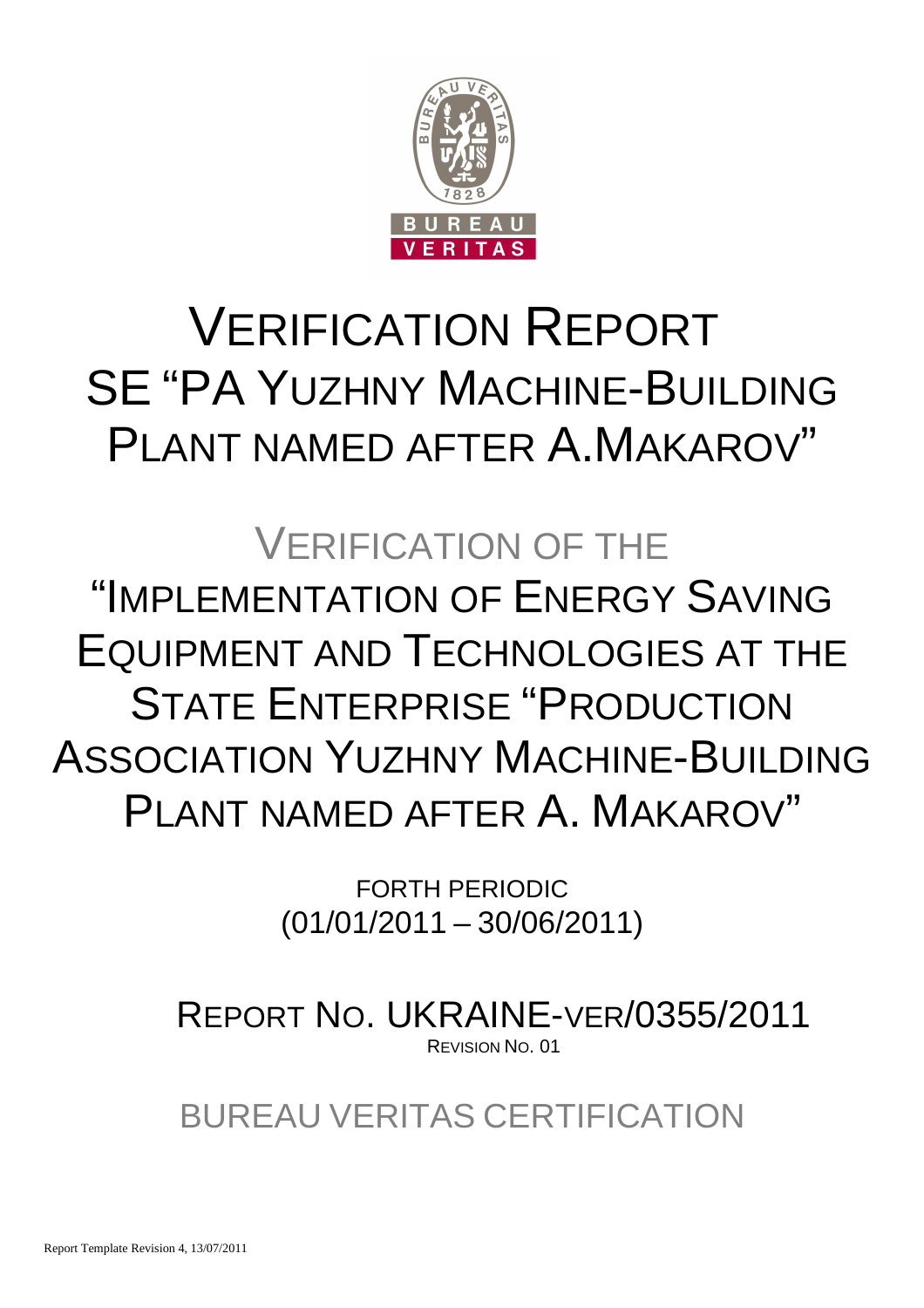

#### VERIFICATION REPORT

| Date of first issue:<br>23/09/2011                                                                                                                                                                                                                                                        |                             | Organizational unit:<br>SAS      |           | <b>Bureau Veritas Certification Holding</b>                                              |                                                                                                                                                                                                                                                                                                                                                                                                                                                                                                                                                                                                                                                                                                                                                                                                                                                                                                                                                                                                                                                                                                                                                                                                                                                                                                                                                                                                                                                                                                                                                                                                                                                                                                                                                                                                                                                                                                                                                                                                                                                                                      |
|-------------------------------------------------------------------------------------------------------------------------------------------------------------------------------------------------------------------------------------------------------------------------------------------|-----------------------------|----------------------------------|-----------|------------------------------------------------------------------------------------------|--------------------------------------------------------------------------------------------------------------------------------------------------------------------------------------------------------------------------------------------------------------------------------------------------------------------------------------------------------------------------------------------------------------------------------------------------------------------------------------------------------------------------------------------------------------------------------------------------------------------------------------------------------------------------------------------------------------------------------------------------------------------------------------------------------------------------------------------------------------------------------------------------------------------------------------------------------------------------------------------------------------------------------------------------------------------------------------------------------------------------------------------------------------------------------------------------------------------------------------------------------------------------------------------------------------------------------------------------------------------------------------------------------------------------------------------------------------------------------------------------------------------------------------------------------------------------------------------------------------------------------------------------------------------------------------------------------------------------------------------------------------------------------------------------------------------------------------------------------------------------------------------------------------------------------------------------------------------------------------------------------------------------------------------------------------------------------------|
| Client:<br>SE "PA Yuzhny Machine-Building<br>Plant named after A. Makarov"                                                                                                                                                                                                                |                             | Client ref.:<br>luriy Pashchenko |           |                                                                                          |                                                                                                                                                                                                                                                                                                                                                                                                                                                                                                                                                                                                                                                                                                                                                                                                                                                                                                                                                                                                                                                                                                                                                                                                                                                                                                                                                                                                                                                                                                                                                                                                                                                                                                                                                                                                                                                                                                                                                                                                                                                                                      |
| Summary:<br>decisions by the JI Supervisory Committee, as well as the host country criteria.<br>Opinion, was conducted using Bureau Veritas Certification internal procedures.<br>Forward Actions Requests (CR, CAR and FAR), presented in Appendix A.<br>period 01/01/2011 - 30/06/2011. |                             |                                  |           |                                                                                          | Bureau Veritas Certification has made the forth periodic verification of the project "Implementation of Energy<br>Saving Equipment and Technologies at the State Enterprise "Production Association Yuzhny Machine-Building<br>Plant named after A. Makarov", project of SE "PA Yuzhny Machine-Building Plant named after A.Makarov"<br>located in Dnipropetrovsk city, Ukraine, and applying the JI specific approach, on the basis of UNFCCC criteria<br>for the JI, as well as criteria given to provide for consistent project operations, monitoring and reporting.<br>UNFCCC criteria refer to Article 6 of the Kyoto Protocol, the JI rules and modalities and the subsequent<br>The verification scope is defined as a periodic independent review and ex post determination by the Accredited<br>Independent Entity of the monitored reductions in GHG emissions during defined verification period, and<br>consisted of the following three phases: i) desk review of the project design and the baseline and monitoring<br>plan; ii) follow-up interviews with project stakeholders; iii) resolution of outstanding issues and the issuance of<br>the final verification report and opinion. The overall verification, from Contract Review to Verification Report &<br>The first output of the verification process is a list of Clarification Request, Corrective Actions Requests,<br>In summary, Bureau Veritas Certification confirms that the project is implemented as planned and described in<br>approved project design documents. Installed equipment being essential for generating emission reduction<br>runs reliably and is calibrated appropriately. The monitoring system is in place and the project is generating<br>GHG emission reductions. The GHG emission reduction is calculated accurately and without material errors,<br>omissions, or misstatements, and the ERUs issued totalize 355 022 tons of CO2 equivalent for the monitoring<br>Our opinion relates to the project's GHG emissions and resulting GHG emission reductions reported and |
|                                                                                                                                                                                                                                                                                           |                             |                                  |           | related to the approved project baseline and monitoring, and its associated documents.   |                                                                                                                                                                                                                                                                                                                                                                                                                                                                                                                                                                                                                                                                                                                                                                                                                                                                                                                                                                                                                                                                                                                                                                                                                                                                                                                                                                                                                                                                                                                                                                                                                                                                                                                                                                                                                                                                                                                                                                                                                                                                                      |
| Report No.:<br>UKRAINE-ver/0355/2011                                                                                                                                                                                                                                                      | JJ                          | Subject Group:                   |           |                                                                                          |                                                                                                                                                                                                                                                                                                                                                                                                                                                                                                                                                                                                                                                                                                                                                                                                                                                                                                                                                                                                                                                                                                                                                                                                                                                                                                                                                                                                                                                                                                                                                                                                                                                                                                                                                                                                                                                                                                                                                                                                                                                                                      |
| Project title:<br>Implementation of Energy Saving Equipment<br>and Technologies at the State<br>"Production Association<br>Building Plant named after A. Makarov"<br>Work carried out by:                                                                                                 | Yuzhny                      | Enterprise<br>Machine-           |           |                                                                                          |                                                                                                                                                                                                                                                                                                                                                                                                                                                                                                                                                                                                                                                                                                                                                                                                                                                                                                                                                                                                                                                                                                                                                                                                                                                                                                                                                                                                                                                                                                                                                                                                                                                                                                                                                                                                                                                                                                                                                                                                                                                                                      |
| Oleg Skoblyk - Team Leader, Lead Verifier<br>Igor Kachan - Team member, Verifier<br>Olena Manziuk - Team member, Verifier                                                                                                                                                                 |                             |                                  | no        |                                                                                          |                                                                                                                                                                                                                                                                                                                                                                                                                                                                                                                                                                                                                                                                                                                                                                                                                                                                                                                                                                                                                                                                                                                                                                                                                                                                                                                                                                                                                                                                                                                                                                                                                                                                                                                                                                                                                                                                                                                                                                                                                                                                                      |
| Work reviewed by:<br>Ivan Sokolov - Internal Technical Reviewer                                                                                                                                                                                                                           |                             |                                  | $\bowtie$ | No distribution without permission from the<br>Client or responsible organizational unit |                                                                                                                                                                                                                                                                                                                                                                                                                                                                                                                                                                                                                                                                                                                                                                                                                                                                                                                                                                                                                                                                                                                                                                                                                                                                                                                                                                                                                                                                                                                                                                                                                                                                                                                                                                                                                                                                                                                                                                                                                                                                                      |
| Work approved by:                                                                                                                                                                                                                                                                         |                             |                                  |           |                                                                                          |                                                                                                                                                                                                                                                                                                                                                                                                                                                                                                                                                                                                                                                                                                                                                                                                                                                                                                                                                                                                                                                                                                                                                                                                                                                                                                                                                                                                                                                                                                                                                                                                                                                                                                                                                                                                                                                                                                                                                                                                                                                                                      |
| Flavio Gomes - Operational Manager                                                                                                                                                                                                                                                        |                             | tificat                          | ion       | Limited distribution                                                                     |                                                                                                                                                                                                                                                                                                                                                                                                                                                                                                                                                                                                                                                                                                                                                                                                                                                                                                                                                                                                                                                                                                                                                                                                                                                                                                                                                                                                                                                                                                                                                                                                                                                                                                                                                                                                                                                                                                                                                                                                                                                                                      |
| Date of this revision:<br>23/09/2011                                                                                                                                                                                                                                                      | Rev. No.:<br>0 <sub>1</sub> | Number of pages:<br>33           |           | Unrestricted distribution                                                                |                                                                                                                                                                                                                                                                                                                                                                                                                                                                                                                                                                                                                                                                                                                                                                                                                                                                                                                                                                                                                                                                                                                                                                                                                                                                                                                                                                                                                                                                                                                                                                                                                                                                                                                                                                                                                                                                                                                                                                                                                                                                                      |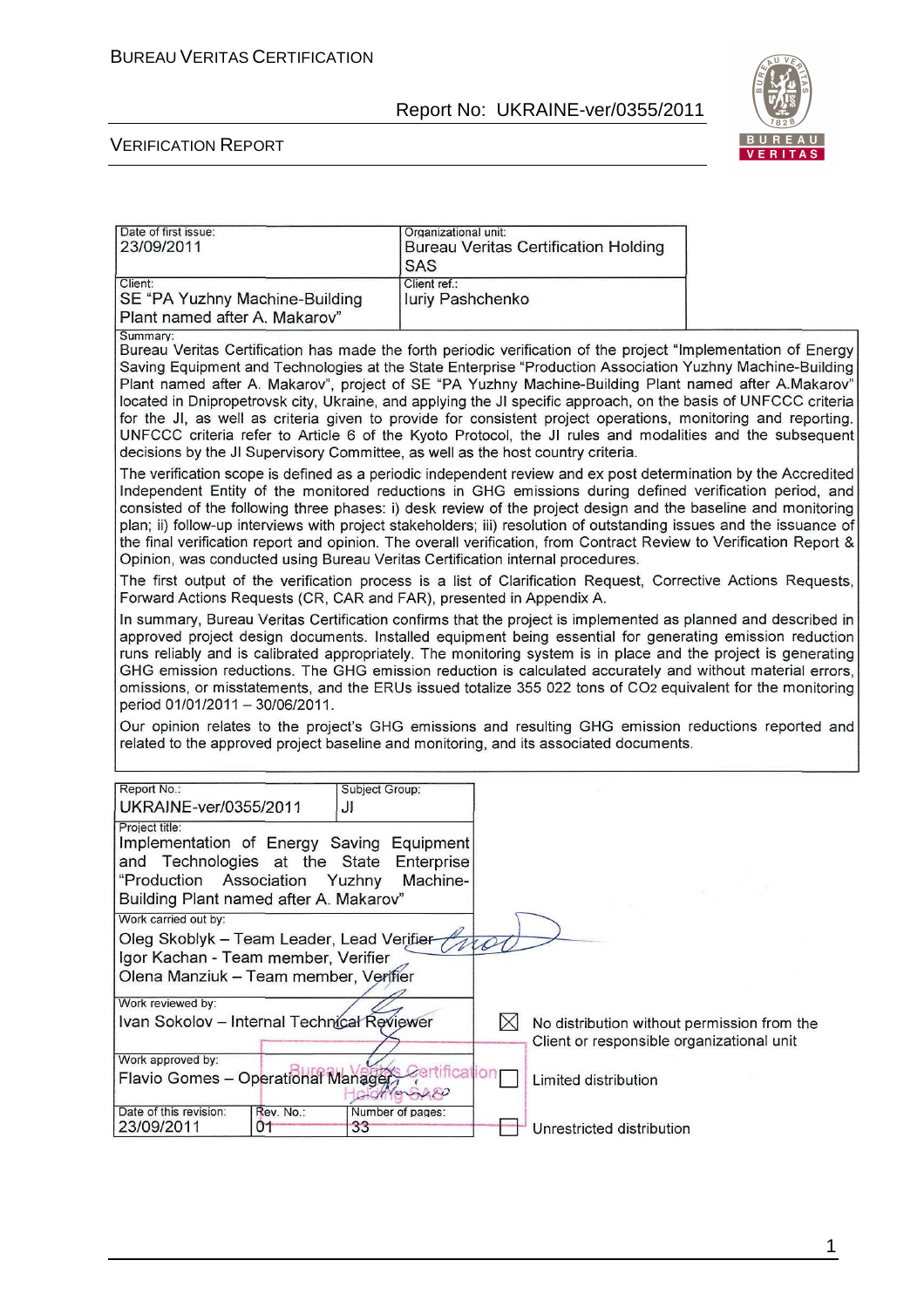

VERIFICATION REPORT

#### **Abbreviations**

| AIE | <b>Accredited Independent Entity</b> |  |
|-----|--------------------------------------|--|
|     |                                      |  |

- BVC Bureau Veritas Certification Holding SAS
- CAR Corrective Action Request
- CDM Clean Development Mechanism
- CL Clarification Request
- CO<sub>2</sub> Carbon Dioxide
- DVM Determination and Verification Manual
- ERU Emission Reduction Unit
- FAR Forward Action Request
- GHG Green House Gas(es)
- IPCC Intergovernmental Panel on Climate Change
- JI Joint Implementation
- JISC Joint Implementation Supervisory Committee
- MP Monitoring Plan
- MR Monitoring Report
- DFP Designated Focal Point
- QA/QC Quality Assurance/Quality Control
- PDD Project Design Document
- UNFCCC United Nations Framework Convention for Climate Change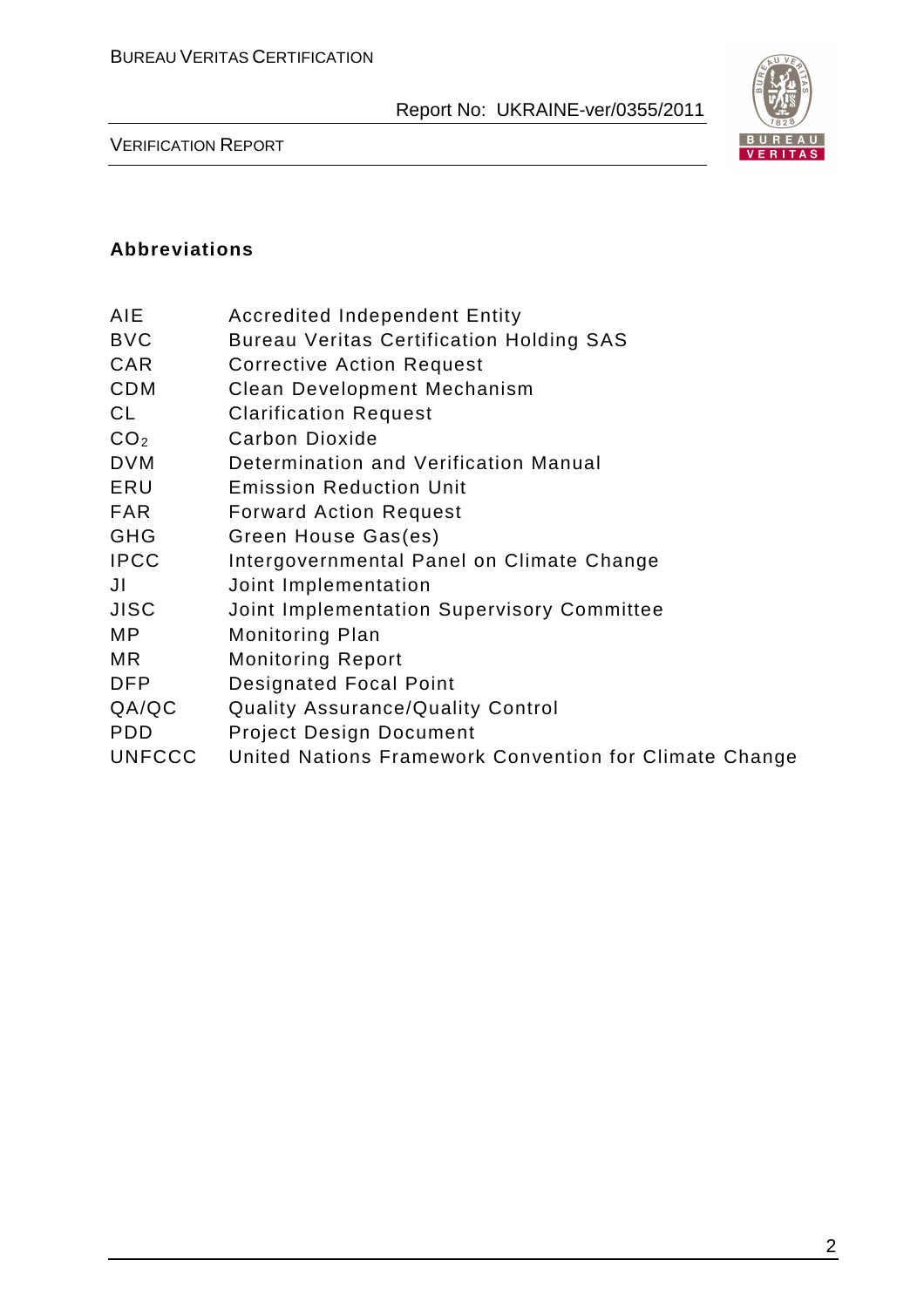

VERIFICATION REPORT

# **Table of Contents Page 2018**

| $\mathbf{1}$   |                                                                              |                |
|----------------|------------------------------------------------------------------------------|----------------|
| 1.1            | Objective                                                                    | 4              |
| 1.2            | Scope                                                                        | $\overline{4}$ |
| 1.3            | <b>Verification Team</b>                                                     | $\overline{4}$ |
| $\overline{2}$ |                                                                              |                |
| 2.1            | <b>Review of Documents</b>                                                   | 5              |
| 2.2            | Follow-up Interviews                                                         | 6              |
| 2.3            | Resolution of Clarification, Corrective and Forward Action<br>Requests       | 6              |
| 3              |                                                                              |                |
| 3.1            | Remaining issues and FARs from previous verifications                        | $\overline{7}$ |
| 3.2            | Project approval by Parties involved (90-91)                                 | $\overline{7}$ |
| 3.3            | Project implementation (92-93)                                               | 8              |
| 3.4            | Compliance of the monitoring plan with the monitoring<br>methodology (94-98) | 9              |
| 3.5            | Revision of monitoring plan (99-100)                                         | 10             |
| 3.6            | Data management (101)                                                        | 10             |
| 3.7            | Verification regarding programmes of activities (102-110)                    | 11             |
| 4              |                                                                              |                |
| 5              |                                                                              |                |
|                | APPENDIX A: COMPANY PROJECT VERIFICATION PROTOCOL  18                        |                |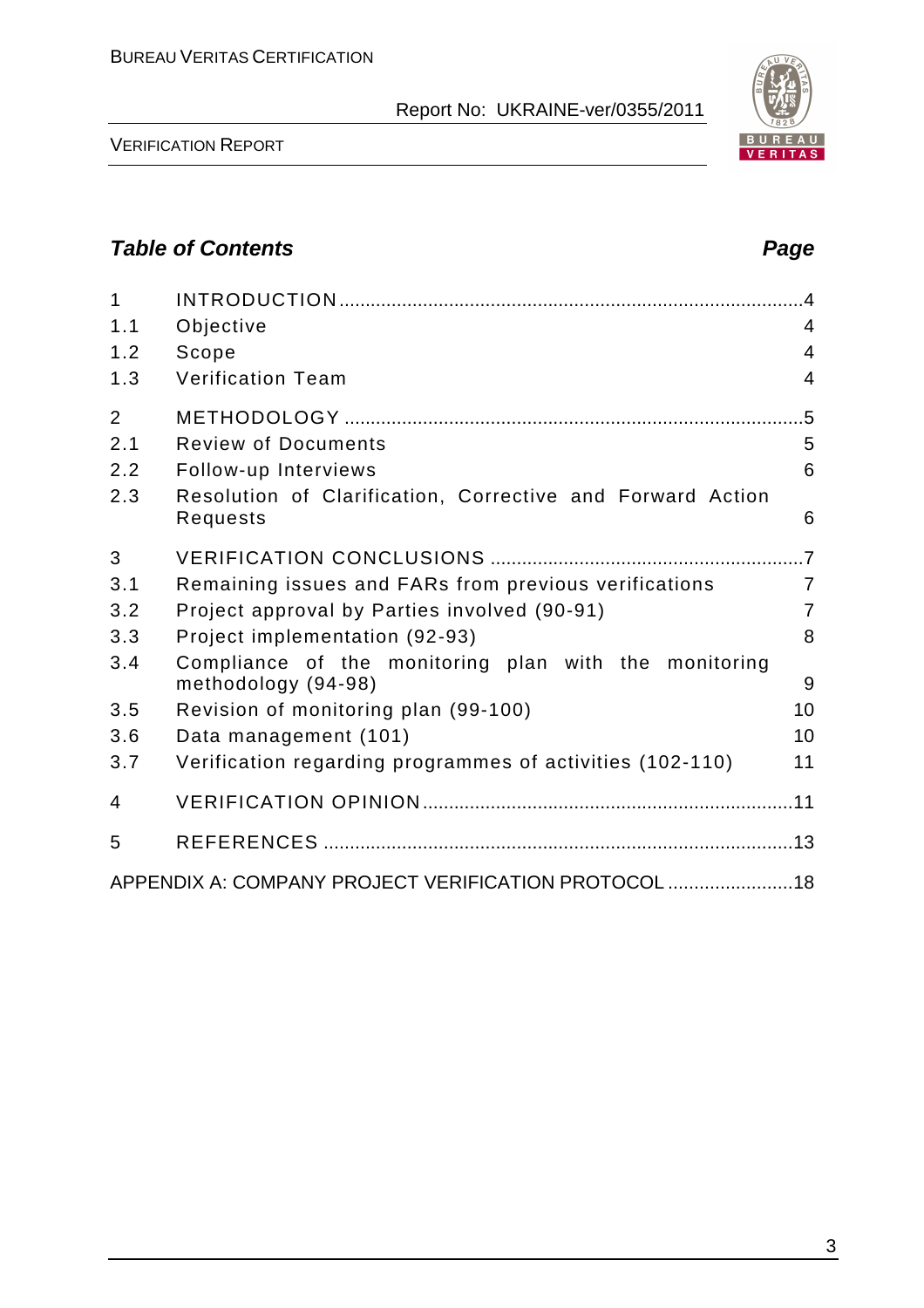

VERIFICATION REPORT

# **1 INTRODUCTION**

State Enterprise "Production Association Yuzhny Machine-Building Plant named after A. Makarov" has commissioned Bureau Veritas Certification to verify the emissions reductions of its JI project "Implementation of Energy Saving Equipment and Technologies at the State Enterprise "Production Association Yuzhny Machine-Building Plant named after A. Makarov" (hereafter called "the project") at Dnipropetrovsk city, Ukraine.

This report summarizes the findings of the verification of the project, performed on the basis of UNFCCC criteria, as well as criteria given to provide for consistent project operations, monitoring and reporting.

# **1.1 Objective**

Verification is the periodic independent review and ex post determination by the Accredited Independent Entity of the monitored reductions in GHG emissions during defined verification period.

The objective of verification can be divided in Initial Verification and Periodic Verification.

UNFCCC criteria refer to Article 6 of the Kyoto Protocol, the JI rules and modalities and the subsequent decisions by the JI Supervisory Committee, as well as the host country criteria.

# **1.2 Scope**

The verification scope is defined as an independent and objective review of submitted monitoring report and the determined project design document including the project's baseline study and monitoring plan and other relevant documents. The information in these documents is reviewed against Kyoto Protocol requirements, UNFCCC rules and associated interpretations.

The verification is not meant to provide any consulting towards the Client. However, stated requests for clarifications, corrective and/or forward actions may provide input for improvement of the project monitoring towards reductions in the GHG emissions.

# **1.3 Verification Team**

The verification team consists of the following personnel:

Oleg Skoblyk

Bureau Veritas Certification Team Leader, Climate Change Lead Verifier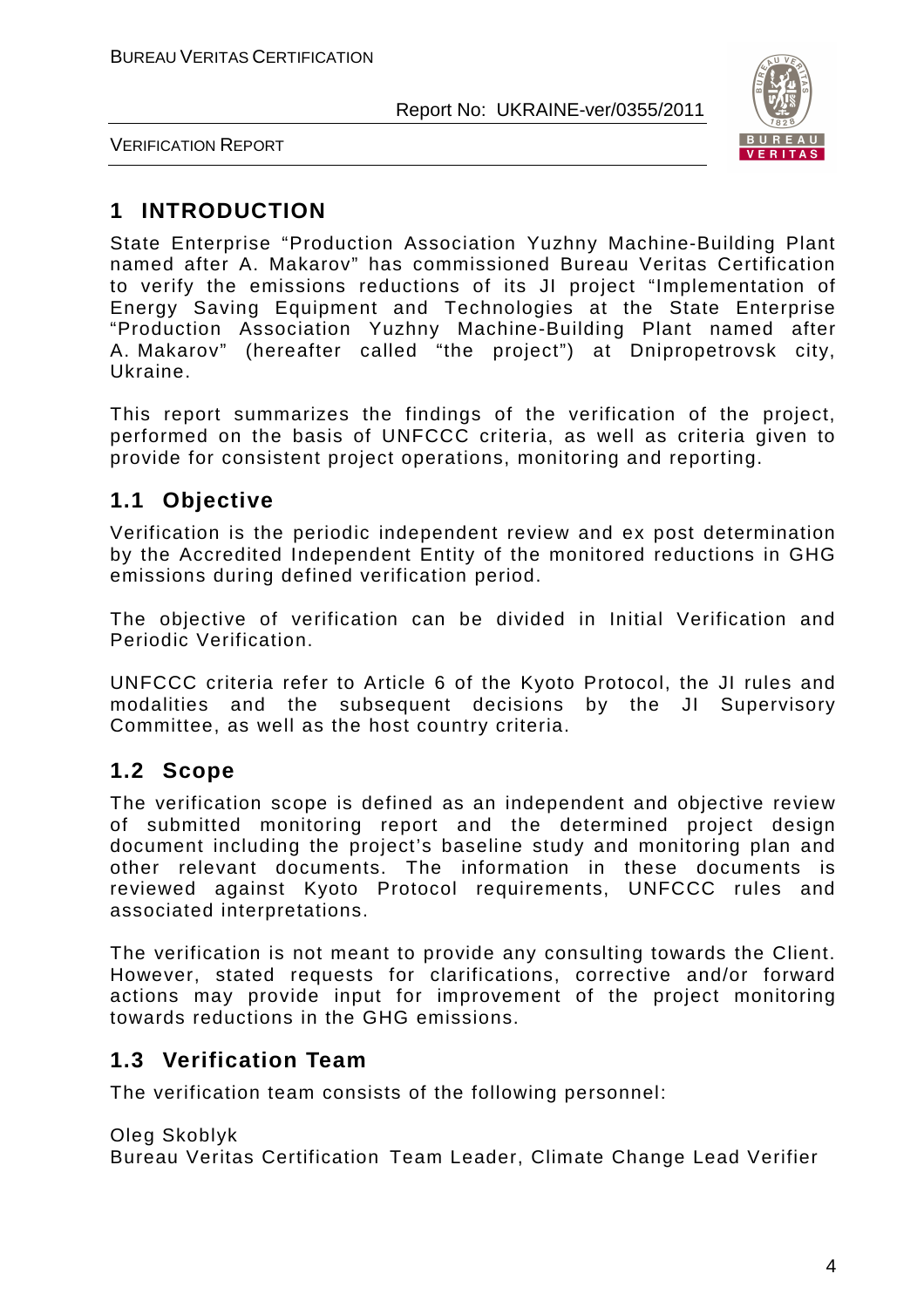

VERIFICATION REPORT

Igor Kachan

Bureau Veritas Certification Team Member, Climate Change Verifier

Olena Manziuk

Bureau Veritas Certification Team Member, Climate Change Verifier

This verification report was reviewed by:

Ivan Sokolov

Bureau Veritas Certification Internal Technical Reviewer

## **2 METHODOLOGY**

The overall verification, from Contract Review to Verification Report & Opinion, was conducted using Bureau Veritas Certification internal procedures.

In order to ensure transparency, a verification protocol was customized for the project, according to the version 01 of the Joint Implementation Determination and Verification Manual, issued by the Joint Implementation Supervisory Committee at its 19 meeting on 04/12/2009. The protocol shows, in a transparent manner, criteria (requirements), means of verification and the results from verifying the identified criteria. The verification protocol serves the following purposes:

- It organizes, details and clarifies the requirements a JI project is expected to meet;
- It ensures a transparent verification process where the verifier will document how a particular requirement has been verified and the result of the verification.

The completed verification protocol is enclosed in Appendix A to this report.

### **2.1 Review of Documents**

The Monitoring Report (MR) submitted by SE "PA Yuzhny Machine-Building Plant named after A. Makarov" and additional background documents related to the project design and baseline, i.e. country Law, Project Design Document (PDD), JI specific approach developed in accordance with Guidance on criteria for baseline setting and monitoring, Host party criteria, Kyoto Protocol, Clarifications on Verification Requirements to be Checked by an Accredited Independent Entity were reviewed.

The verification findings presented in this report relate to the Monitoring Report version 01 dated 08/09/2011, the Monitoring Report version 02 dated 21/09/2011, and project as described in the determined PDD.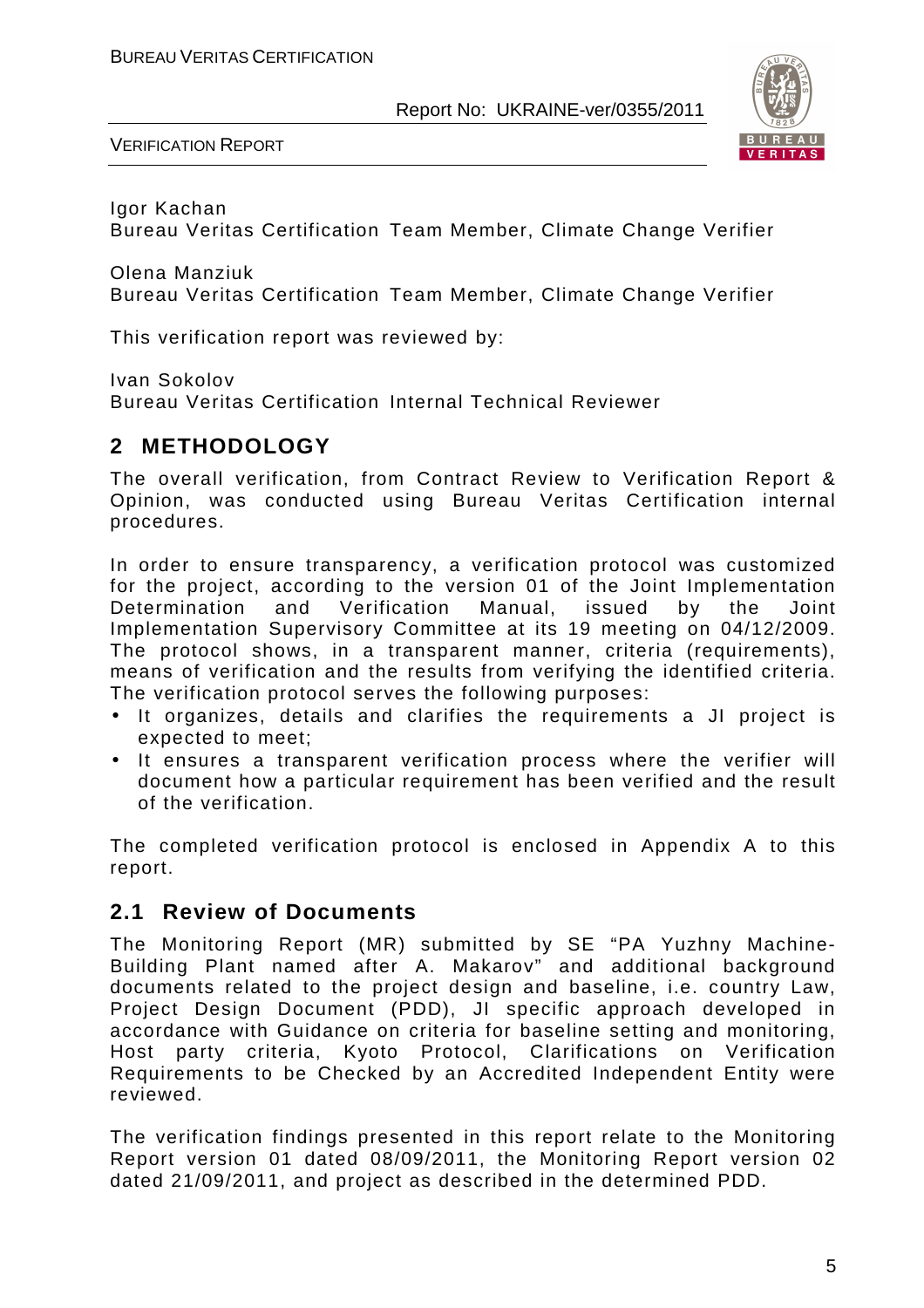

VERIFICATION REPORT

## **2.2 Follow-up Interviews**

On 15/09/2011 Bureau Veritas Certification during site visit performed interviews with project stakeholders to confirm selected information and to resolve issues identified in the document review. Representatives of State Enterprise "Production Association Yuzhny Machine-Building Plant named after A.Makarov" and Institute of Engineering Ecology were interviewed (see section 5 References). The main topics of the interviews are summarized in Table 1 below.

| Interviewed<br>organization                                                                                                           | <b>Interview topics</b>                                                                                                                                                                                                                                                                                                                            |
|---------------------------------------------------------------------------------------------------------------------------------------|----------------------------------------------------------------------------------------------------------------------------------------------------------------------------------------------------------------------------------------------------------------------------------------------------------------------------------------------------|
| <b>State Enterprise</b><br>"Production<br>Association<br><b>Yuzhny Machine-</b><br><b>Building Plant</b><br>named after<br>A.Makarov" | $\triangleright$ Organizational structure<br>Responsibilities and authorities<br>➤<br>Training of personnel<br>⋗<br>Quality management procedures and technology<br>Implementation of equipment (records)<br>➤<br>Metering equipment control<br>➤<br>$\triangleright$ Metering record keeping system, database<br><b>Monitoring procedure</b><br>➤ |
| Institute of<br>Engineering<br>Ecology                                                                                                | $\triangleright$ Baseline methodology<br>Monitoring plan<br>➤<br><b>Monitoring report</b><br>➤<br>Deviations from PDD<br>Emission reduction calculation                                                                                                                                                                                            |

**Table 1 Interview topics** 

### **2.3 Resolution of Clarification, Corrective and Forward Action Requests**

The objective of this phase of the verification is to raise the requests for corrective actions and clarification and any other outstanding issues that needed to be clarified for Bureau Veritas Certification positive conclusion on the GHG emission reduction calculation.

If the Verification Team, in assessing the monitoring report and supporting documents, identifies issues that need to be corrected, clarified or improved with regard to the monitoring requirements, it should raise these issues and inform the project participants of these issues in the form of:

(a) Corrective Action Request (CAR), requesting the project participants to correct a mistake that is not in accordance with the monitoring plan;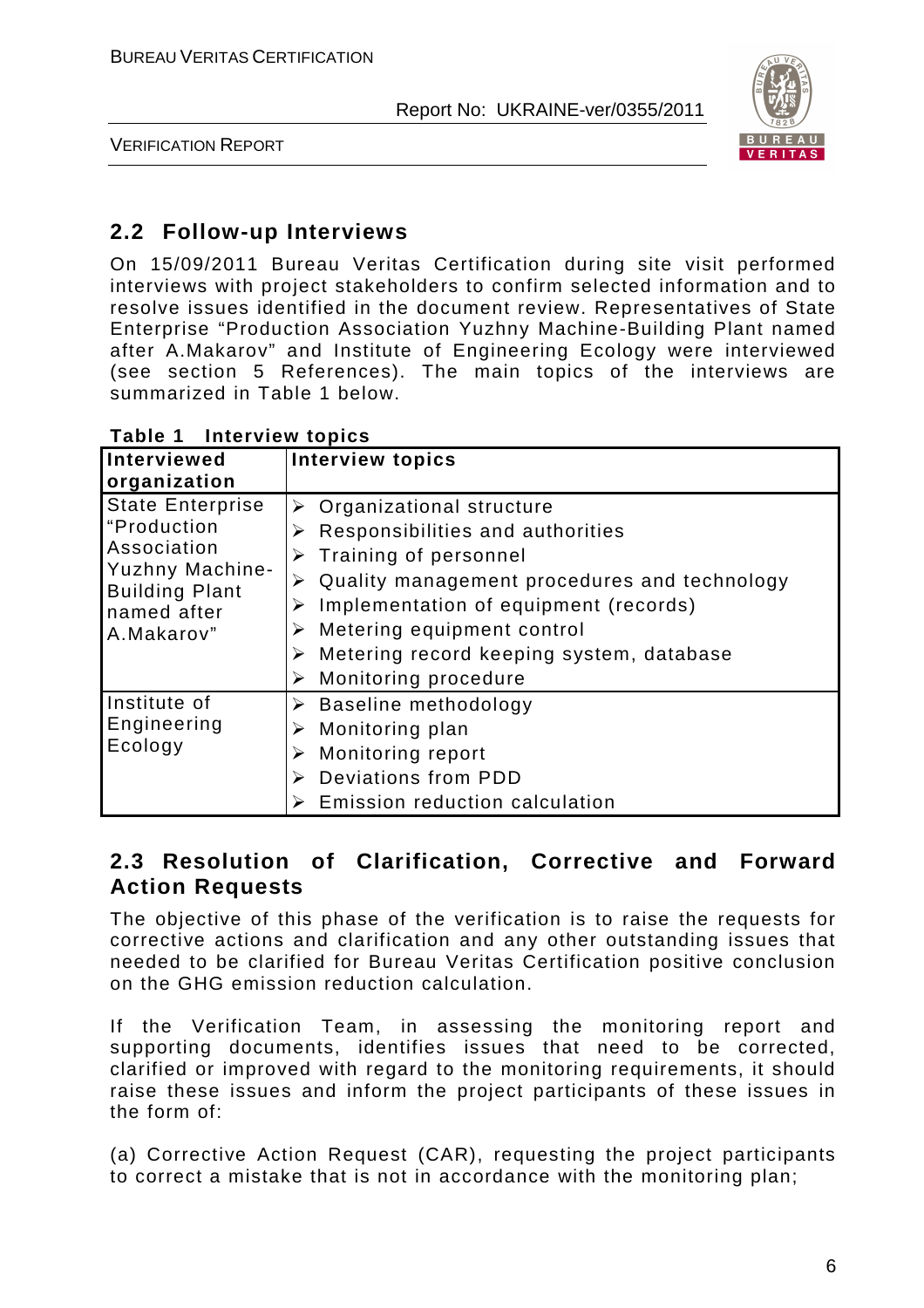

VERIFICATION REPORT

(b) Clarification Request (CL), requesting the project participants to provide additional information for the Verification Team to assess compliance with the monitoring plan;

(c) Forward Action Request (FAR), informing the project participants of an issue, relating to the monitoring that needs to be reviewed during the next verification period.

The Verification Team will make an objective assessment as to whether the actions taken by the project participants, if any, satisfactorily resolve the issues raised, if any, and should conclude its findings of the verification.

To guarantee the transparency of the verification process, the concerns raised are documented in more detail in the verification protocol in Appendix A.

# **3 VERIFICATION CONCLUSIONS**

In the following sections, the conclusions of the verification are stated.

The findings from the desk review of the original monitoring documents and the findings from interviews during the follow up visit are described in the Verification Protocol in Appendix A.

The Clarification Request, Corrective Action Requests and Forward Action Requests are stated, where applicable, in the following sections and are further documented in the Verification Protocol in Appendix A. The verification of the Project resulted in five Corrective Action Requests.

The number between brackets at the end of each section corresponds to the DVM paragraph.

# **3.1 Remaining issues and FARs from previous verifications**

No FARs from previous verifications were raised by verification team. Thus, the following section is not applicable.

# **3.2 Project approval by Parties involved (90-91)**

Written project approval (LoA #2591/23/7 dated 16/09/2011) by the host Party (Ukraine) has been issued by the State Environmental Investment Agency of Ukraine.

Moreover, the Federal Office for the Environment (FOEN, Switzerland) has issued the Letter of Approval #J294-0485 dated 24.01.2011 for this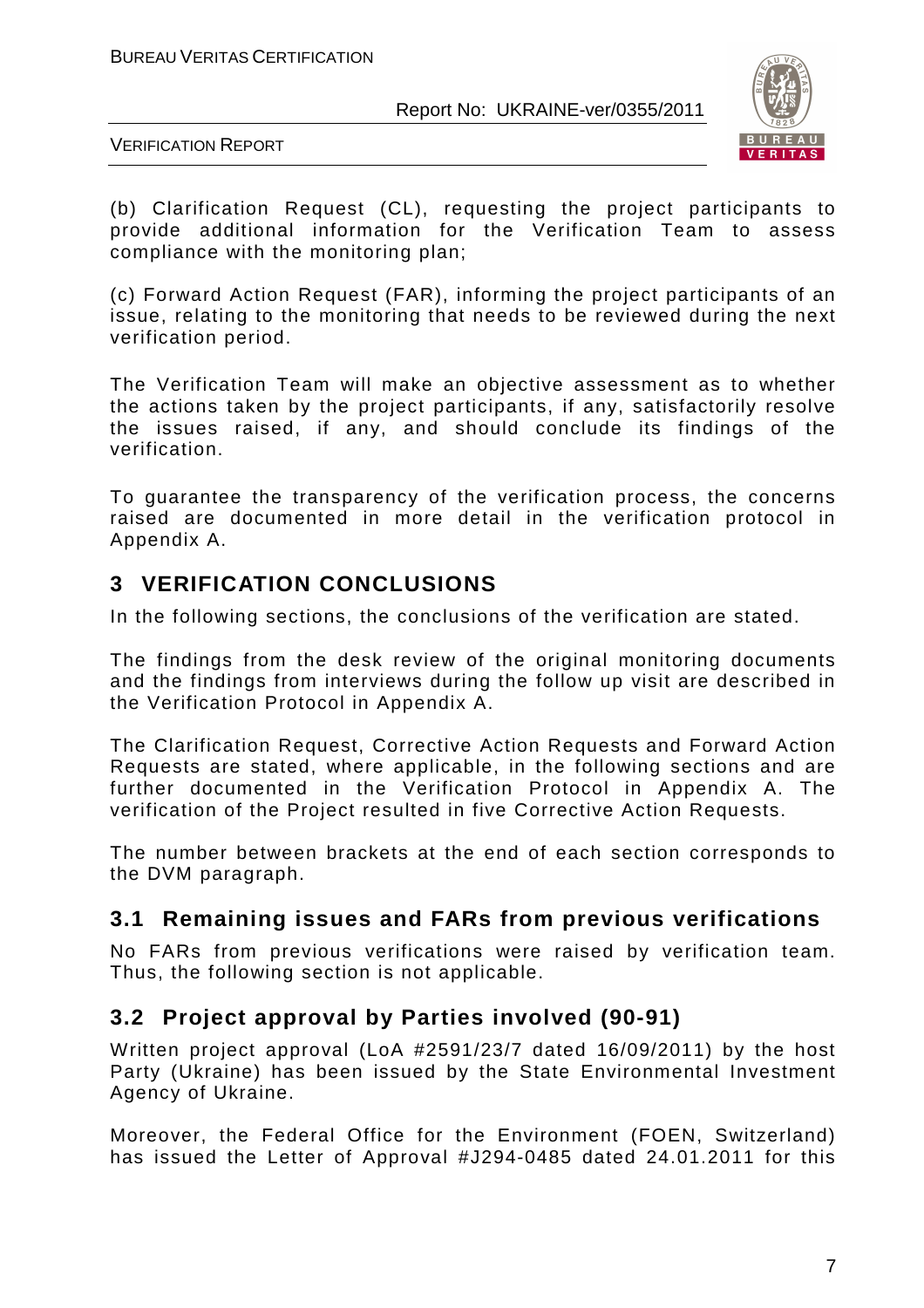

VERIFICATION REPORT

project acting as the Designated National Authority of that Party (refer to the section 5 References of this report).

The abovementioned written approval is unconditional.

The identified areas of concern as to project approval by Parties involved, project participants response and BV Certification's conclusion are described in Appendix A (refer to CAR02 and CAR04).

### **3.3 Project implementation (92-93)**

The JI project "Implementation of Energy Saving Equipment and Technologies at the State Enterprise "Production Association Yuzhny Machine-Building Plant named after A. Makarov" main goal is reduction of fuel (i.e., natural gas) and electricity consumption due to implementation of energy-saving equipment and technologies at the SE "PA Yuzhny Machine-Building Plant named after A. Makarov". Regarded JI project activity will result in decreasing of anthropogenic greenhouse gas emissions, mainly it is  $CO<sub>2</sub>$ .

In addition, modernization of the existing and installation of the new modern boiler, turbine, technological and other equipment will enable to reduce not only GHG but also toxic gases emission in order to improve ecological situation in the center of the densely populated Dnipropetrovsk city, where the State Enterprise "Production Association Yuzhny Machine-Building Plant named after A. Makarov" is located.

According to the documents, the starting date of JI project operation is 11/10/2004. It is the date when the Agreement between State Enterprise «Production Association Yuzhny Machine-Building Plant named after A. Makarov» and the Institute of Engineering Ecology on energetic and ecological survey of the enterprise and development of materials for the project on greenhouse gases emission reduction was signed, and JI project activity has been started to be implemented by the Project Participants.

As a fact, the JI specific approach was used for JI project realization that developed in accordance with Guidance on Criteria for Baseline Setting and Monitoring.

Actually, for considered monitoring period a list of project activity that planned in the PDD was implemented, such as:

- distribution networks was rehabilitated;
- □ some new technological equipment were installed,
- frequency controllers were installed;
- $\square$  boiler units were reconstructed;
- $\square$  steam turbines were rehabilitated, etc.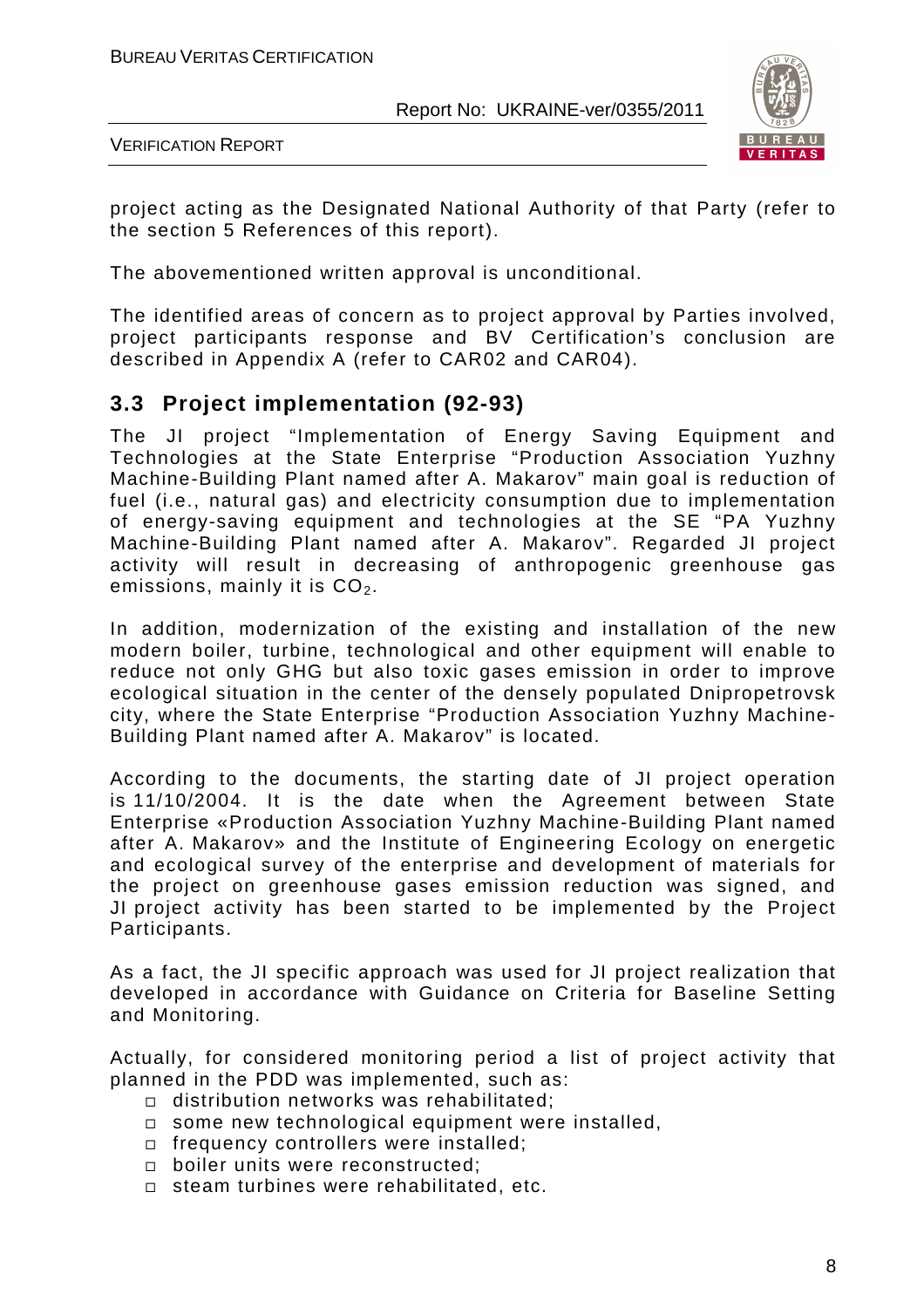

VERIFICATION REPORT

In detailed, hot water boiler type KV-GM-116,3-150-1 was commissioned, and steam turbines type  $AP-25-2$  (st. #2) and type  $AT-25-2$  (st.# 5) rehabilitation of the were rehabilitated.

On the whole, implementation of the energy saving measures is realized according to the schedule stated in the registered project design document.

As stated in the Monitoring Report, GHG emission reductions were achieved due to the JI project activity implementation, and the amount of the emission reductions (ER) for the monitoring period 01/01/2011 –  $30/06/2011$  is equal 355 022 t CO<sub>2</sub> equivalent.

Within the regarded monitoring period there are no deviations or revisions to the determined PDD.

#### **3.4 Compliance of the monitoring plan with the monitoring methodology (94-98)**

The monitoring occurred in accordance with the monitoring plan included in the PDD regarding which the determination has been deemed final and is so listed on the UNFCCC JI website. According to the PDD, selection of monitoring approach was made in compliance with "Guidance on criteria for baseline setting and monitoring". The project developer used JI specific approach for establishing the monitoring. Collection of all key parameters required to calculate greenhouse gas emissions is undertaken in compliance with the established practice of the State Enterprise "Production Association Yuzhny Machine-Building Plant named after A. Makarov" to meter fuel, heat, energy, pollutant emissions into the air, and environmental impact assessment.

For calculating the emission reductions key factors, such as natural gas consumption by the enterprise equipment, natural gas consumption for heat energy production for external consumers, natural gas consumption for electricity generation for external and other consumers, natural gas consumption for production of the non-core products, Delivery of natural gas to the external consumers, electricity consumption for production of the aerospace products, average Net Calorific Value of natural gas, carbon emission factor for natural gas, carbon emission factor for JI projects reducing electricity consumption, delivery of heat energy for external consumers, gross production output of aerospace products at the enterprise, aerospace products price change index, influencing the baseline emissions and the activity level of the project and the emissions as well as risks associated with the JI project were taken into account, as appropriate.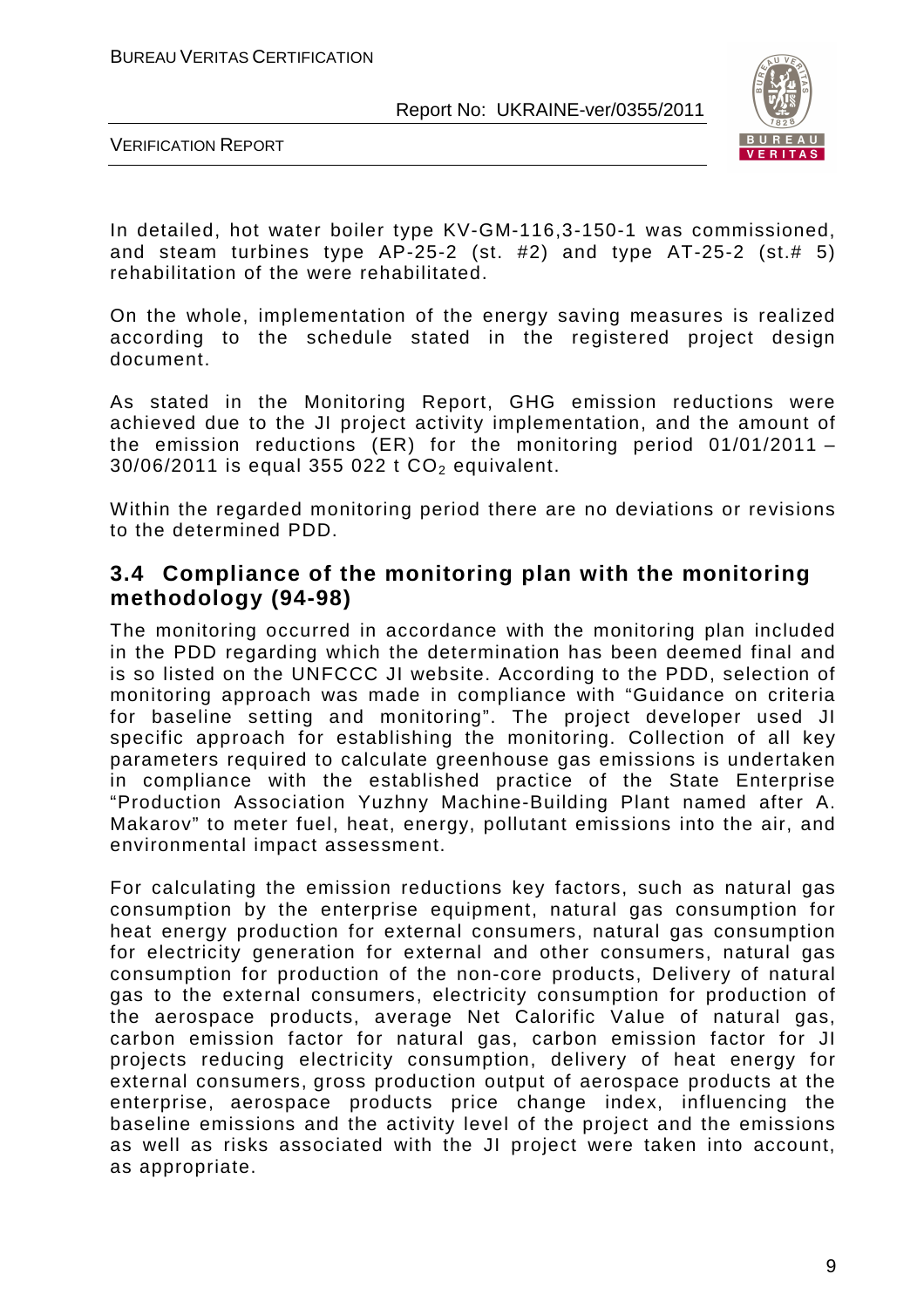

VERIFICATION REPORT

Data sources used for calculating emission reductions, such as calibrated measurement equipment, the study of standardized emission factors for the Ukrainian electricity grid, IPCC guidelines are clearly identified, reliable and transparent. On site responsible persons register data from the measurement equipments and fixed monitoring data to logbooks. Moreover, there is electronic database of monitoring data. In detail, registration of monitoring data of natural gas consumption and electricity consumption at the enterprise is conducted in accordance with identified procedure of data collection. For example, chief of CHP, chiefs of workshops, chief of compressor station, and chief of metrology department deliver the monitoring records to the main energy engineer. Further the information is transferred to the main specialist of JI project where it is collected before the processing. Next step is Monitoring Report preparation by the specialists of the Institute of Engineer Ecology. In general, all roles and responsibilities connected with JI project at the SE "PE Yuzhny Machine-Building Plant named after A. Makarov" are established in accordance with procedure described in section D "Monitoring plan" of the registered PDD version 07 dated 16/08/2011.

Emission factors, including default emission factors, are selected by carefully balancing accuracy and reasonableness, and appropriately justified of the choice. According to the JI project documents, several emission factors are used for calculation of emission reductions, such as carbon emission factor for natural gas and carbon emission factor for JI projects electricity consumption.

The calculation of emission reductions is based on conservative assumptions and the most plausible scenarios in a transparent manner.

The identified areas of concern as to compliance of the monitoring plan with the monitoring methodology, project participants response and BV Certification's conclusion are described in Appendix A (refer to CAR03 and CAR05).

### **3.5 Revision of monitoring plan (99-100)**

There are no revisions to the Monitoring Plan of the JI project "Implementation of Energy Saving Equipment and Technologies at the State Enterprise "Production Association Yuzhny Machine-Building Plant named after A. Makarov". Thus, the section is not applicable for considered monitoring period.

### **3.6 Data management (101)**

As a result of site visit, documents revision, and verification process at all there is concluded that the data and their sources, provided in monitoring report, are clearly identified, reliable and transparent.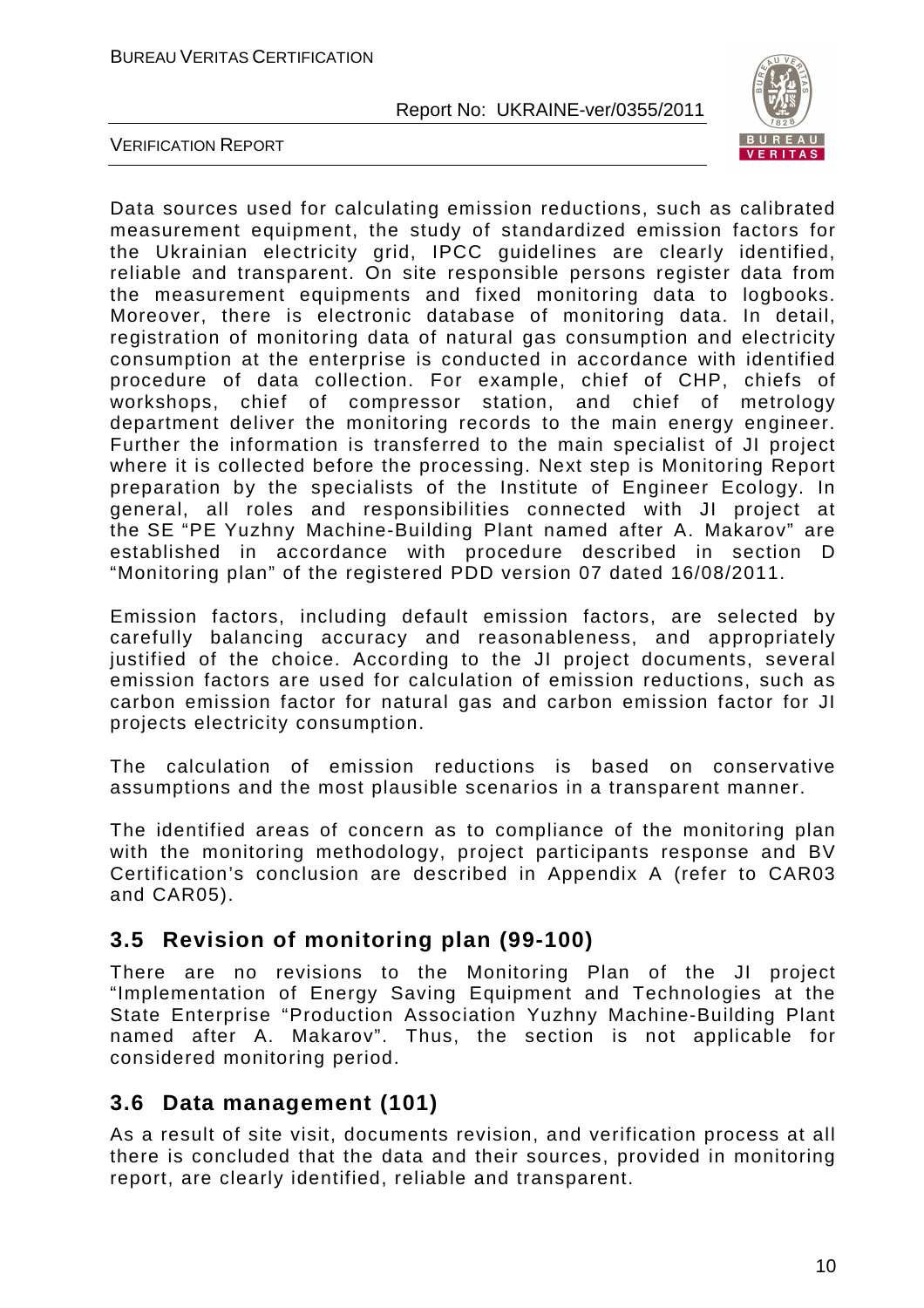

VERIFICATION REPORT

The implementation of data collection procedures is in accordance with the monitoring plan, including the quality control and quality assurance procedures. For instance, internal audits and control measures are conducted by the main specialist of the State Enterprise "Production Association Yuzhny Machine-Building Plant named after A. Makarov". These procedures are described in detailed in the registered project design document.

According to the documents on measurement equipments and its calibration certificates, the function of the monitoring equipment, including its calibration status, is in order.

During site visit logbooks were revised, and electronic database was checked and the last one was discovered as reliable and functional. Thus, the evidence and records used for the monitoring are maintained in a traceable manner.

The data collection and management system for the JI project "Implementation of Energy Saving Equipment and Technologies at the State Enterprise "Production Association Yuzhny Machine-Building Plant named after A. Makarov" is in accordance with the registered monitoring plan.

The identified areas of concern as to the data management, project participants response and BV Certification's conclusion are described in Appendix A (refer to CAR01).

#### **3.7 Verification regarding programmes of activities (102- 110)**

Not applicable.

### **4 VERIFICATION OPINION**

Bureau Veritas Certification has performed the forth periodic verification of the project "Implementation of Energy Saving Equipment and Technologies at the State Enterprise "Production Association Yuzhny Machine-Building Plant named after A. Makarov" in Dnipropetrovsk city, Ukraine, which applies the JI specific approach developed in accordance with the Guidance on Criteria for Baseline Setting and Monitoring. The verification was performed on the basis of UNFCCC criteria and host country criteria and also on the criteria given to provide for consistent project operations, monitoring and reporting.

The verification consisted of the following three phases: i) desk review of the project design and the baseline and monitoring plan; ii) follow-up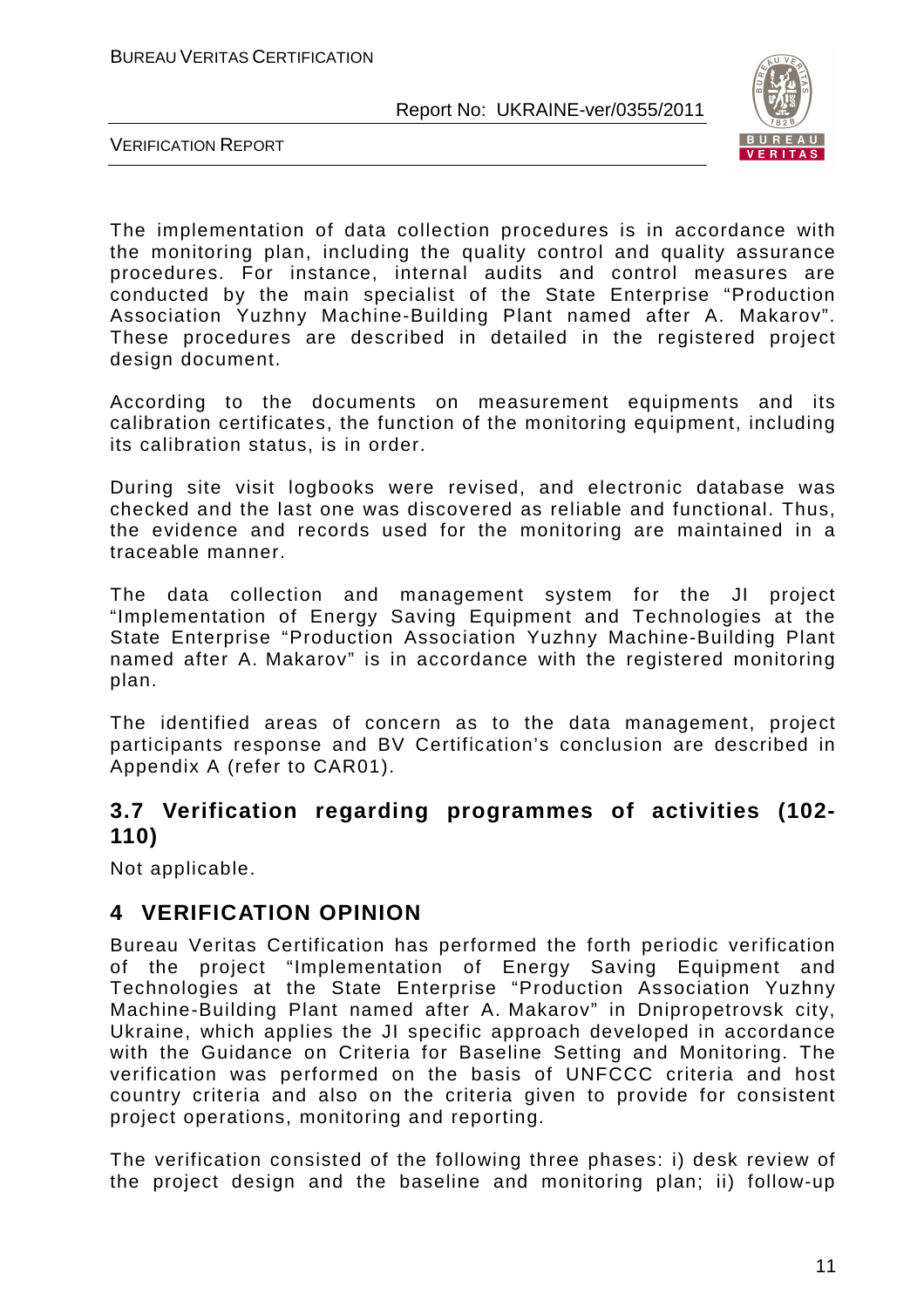

VERIFICATION REPORT

interviews with project stakeholders; iii) resolution of outstanding issues and the issuance of the final verification report and opinion.

The management of the SE "PA Yuzhny Machine-Building Plant named after A. Makarov" is responsible for the preparation of the GHG emissions data and the reported GHG emissions reductions of the project on the basis set out within the project Monitoring and Verification Plan indicated in the final PDD version 07 dated 16/08/2011. The development and maintenance of records and reporting procedures in accordance with that plan, including the calculation and determination of GHG emission reductions from the project, is the responsibility of the management of the project.

Bureau Veritas Certification verified the Project Monitoring Report version 02 dated 21/09/2011 for the reporting period as indicated below. Bureau Veritas Certification confirms that the project is implemented as planned and described in approved project design documents. Installed equipment being essential for generating emission reduction runs reliably and is calibrated appropriately. The monitoring system is in place and the project is generating GHG emission reductions.

Bureau Veritas Certification can confirm that the GHG emission reduction is accurately calculated and is free of material errors, omissions, or misstatements. Our opinion relates to the project's GHG emissions and resulting GHG emissions reductions reported and related to the approved project baseline and monitoring, and its associated documents. Based on the information we have seen and evaluated, we confirm, with a reasonable level of assurance, the following statement:

Reporting period: From 01/01/2011 to 30/06/2011 Baseline emissions : 456 575 t CO<sub>2</sub> equivalents Project emissions : 101 553 t CO<sub>2</sub> equivalents Emission Reductions (1-2 quarter 2011) : 355 022 t CO2 equivalents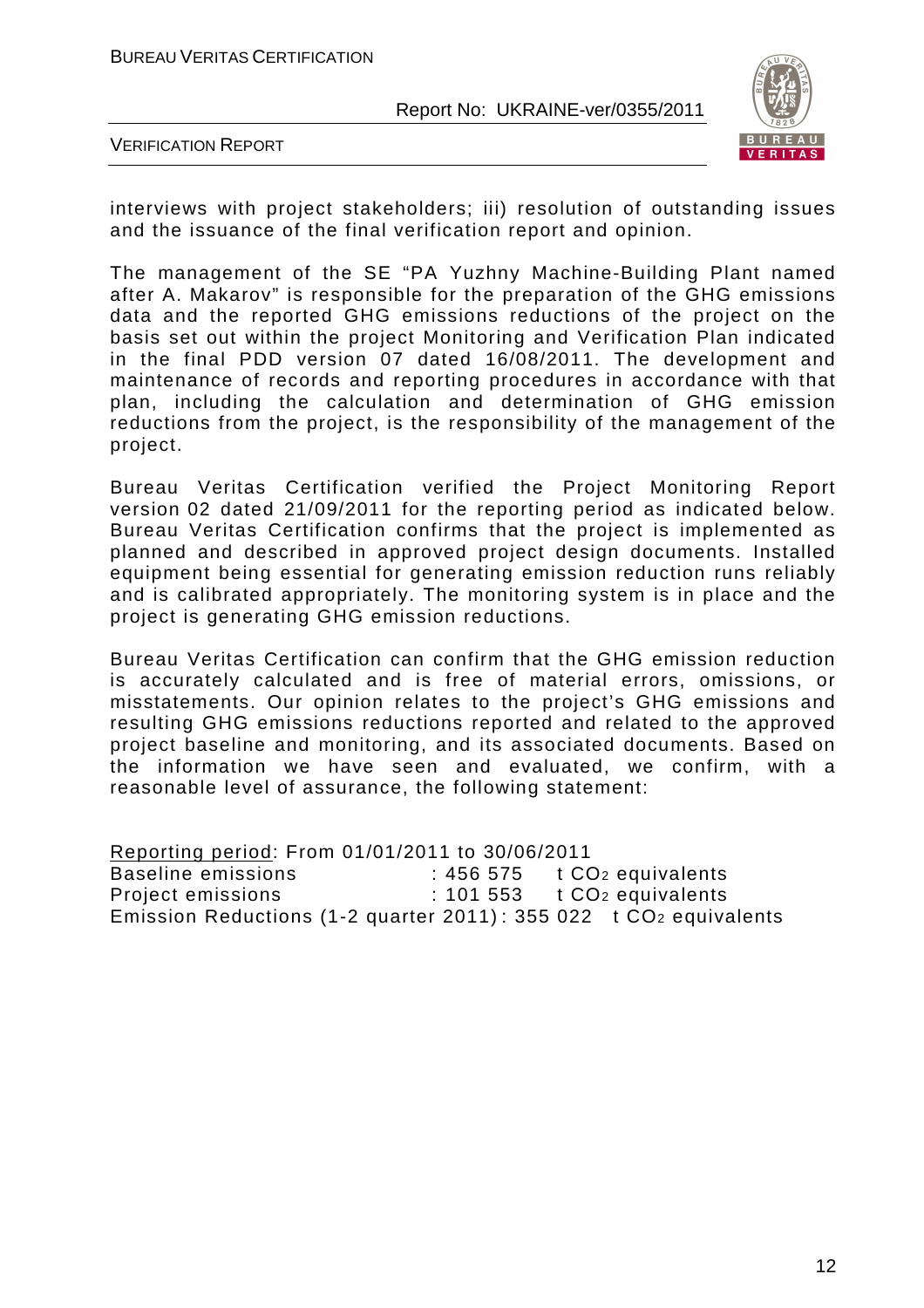

VERIFICATION REPORT

# **5 REFERENCES**

#### **Category 1 Documents:**

Documents provided by State Enterprise "Production Association Yuzhny Machine-Building Plant named after A. Makarov" that relate directly to the GHG components of the project.

- /1/ Project design Document of JI project "Implementation of Energy Saving Equipment and Technologies at the State Enterprise "Production Association Yuzhny Machine-Building Plant named after A. Makarov" version 07 dated 16/08/2011
- /2/ Monitoring report of JI project "Implementation of Energy Saving Equipment and Technologies at the State Enterprise "Production Association Yuzhny Machine-Building Plant named after A. Makarov" for the period 01/01/2011 – 30/06/2011 version 01 dated 08/09/2011
- /3/ Monitoring report of JI project "Implementation of Energy Saving Equipment and Technologies at the State Enterprise "Production Association Yuzhny Machine-Building Plant named after A. Makarov" for the period 01/01/2011 – 30/06/2011 version 02 dated 21/09/2011
- /4/ Letter of Approval #2591/23/7 dated 16/09/2011 of the JI project "Implementation of Energy Saving Equipment and Technologies at the State Enterprise "Production Association Yuzhny Machine-Building Plant named after A. Makarov" issued by the State Environmental Investment Agency of Ukraine.
- /5/ Letter of Approval #J294-0485 dated 24/01/2011 of the JI project "Implementation of Energy Saving Equipment and Technologies at the State Enterprise "Production Association Yuzhny Machine-Building Plant named after A. Makarov" issued by the Federal Office for the Environment (FOEN) of Switzerland.

#### **Category 2 Documents:**

Background documents related to the design and/or methodologies employed in the design or other reference documents.

- /1/ Periodic calibration card on device type 22 Ех-М-ДД, serial #702173. The calibration date is of 10/07/2009.
- /2/ Periodic calibration card on device type 22 Ех-М-ДД, serial #5222. The calibration date is of 10/07/2009.
- /3/ Periodic calibration card on device type 22 Ех-М-ДД, serial #702174. The calibration date is of 26/06/2010.
- /4/ Periodic calibration card on device type БПС-24, serial #3263. The calibration date is of 10/07/2010.
- /5/ Periodic calibration card on device type Sapfir, serial #024537. The calibration date is of 10/07/2010.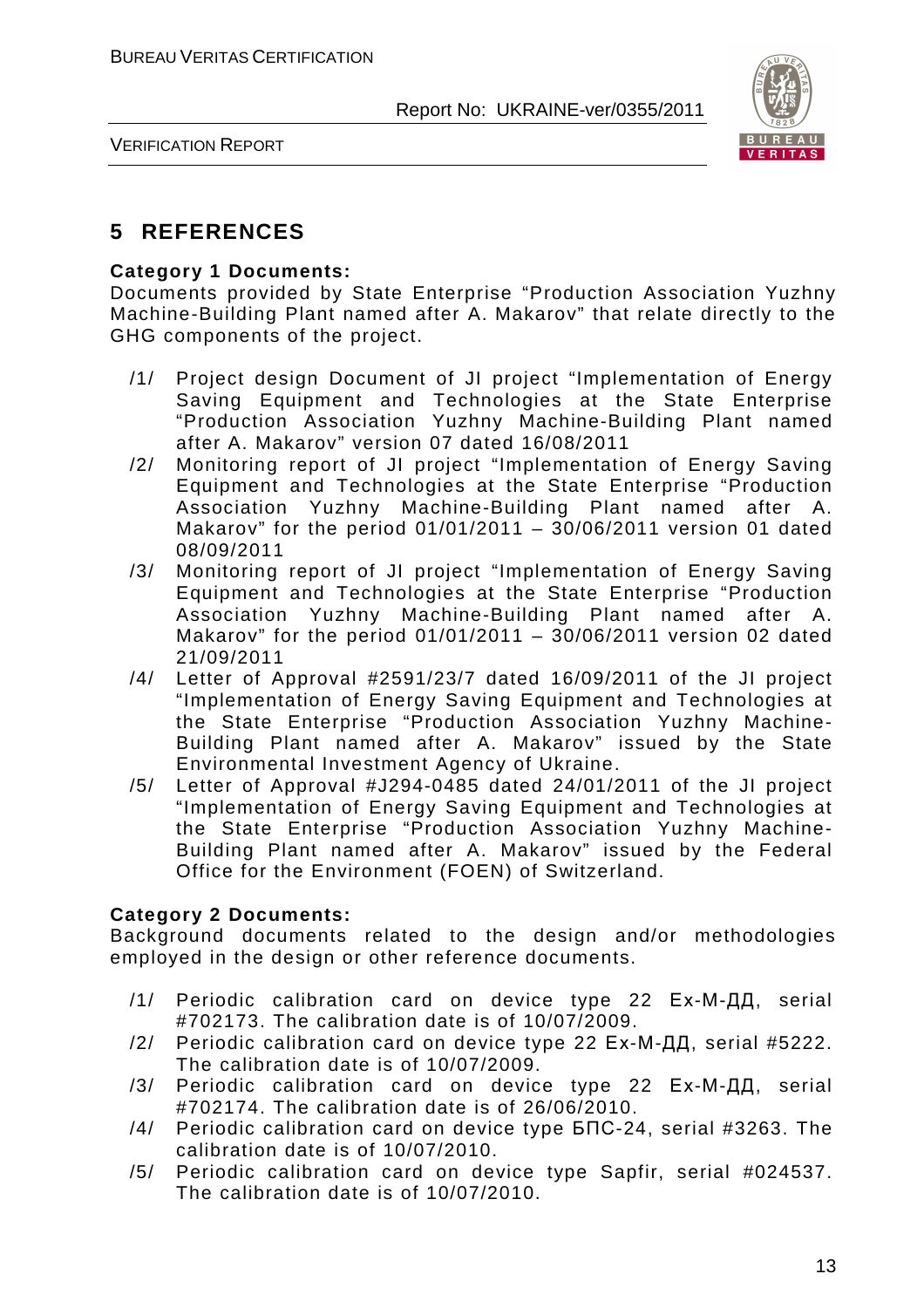

VERIFICATION REPORT

- /6/ Periodic calibration card on device type БПС-24, serial #1800. The calibration date is of 10/07/2010.
- /7/ State calibration certificate on measurement equipment #19- 2/1728-08, type SKU-01, serial #2710259, dated 19/09/2008. Valid till 19/09/2010
- /8/ Photo Flowtech-TM measurement and control unit, serial #1-525 dated 16/03/2009
- /9/ Passport on multiparameter meter type ПМ-3, serial #496 dated 18/03/2009
- /10/ Passport on multiparameter meter type ПМ-3, serial #505 dated 30/03/2009
- /11/ Passport on multiparameter meter type ПМ-3, serial #504 dated 30/03/2009
- /12/ Statement dated 10/02/2010 on acceptance into operation of air compressor type Н280Н-WL «GARDNER DENVER», England, serial #С004143, mounted in compressor building #77, shop #65, complex #308
- /13/ ЭУС 125 ФО data sheet. Ultrasound heat meter type Ergomera-125, serial #027705. Calibration dated 16/08/2007
- /14/ State calibration certificate on measurement equipment #19- 2/1728-08, type SKU-01, serial #2706197, dated 23/07/2008. Valid till 23/07/2010
- /15/ State calibration certificate on measurement equipment #19- 2/1728-08, type SKU-01, serial #2711314, dated 18/07/2008. Valid till 18/07/2010
- /16/ State calibration certificate on measurement equipment #19- 2/1728-08, type SKU-01, serial #2610309, dated 24/07/2008. Valid till 24/07/2010
- /17/ State calibration certificate on measurement equipment #19- 2/1728-08, type SKU-01, serial #2710217, dated 21/07/2008. Valid till 21/07/2010
- /18/ State calibration certificate on measurement equipment #19- 2/1728-08, type SKU-01, serial #2809017, dated 28/07/2008. Valid till 28/07/2010
- /19/ State calibration certificate on measurement equipment #19- 2/1728-08, type SKU-01, serial #2711314, dated 04/08/2004. Valid till 04/08/2006
- /20/ Statement #2009-12 on monthly heat energy delivery from HPP of State Enterprise "Production Association Yuzhny Machine-Building Plant named after A. Makarov" for Teplotrans public utility company for December 2009 according to the agreement #966 dated 27/12/2007
- /21/ Calculation of natural gas consumption used for heat generation by of State Enterprise "Production Association Yuzhny Machine-Building Plant named after A. Makarov" for Teplotrans public utility company in December 2009
- /22/ Statement dated 31/12/2009 on consumed gas and generated heat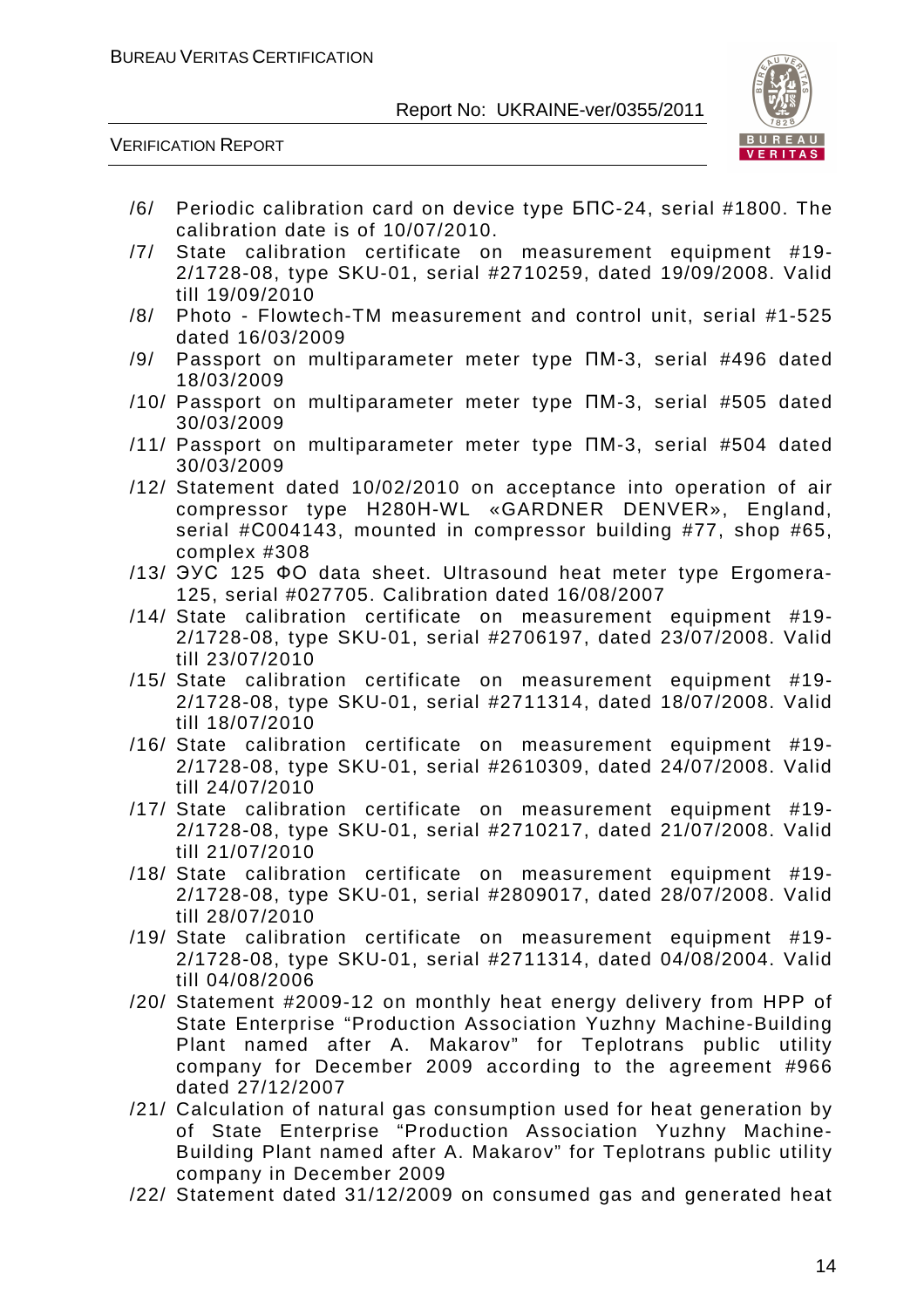

VERIFICATION REPORT

amount delivered to Teplotrans public utility company in December 2009

- /23/ Statement on acceptance-transmitting of energy services dated 31/12/2005 in accordance to the agreement #643 of 01.06.2002
- /24/ Statement on acceptance-transmitting of energy services dated 31/05/2005 in accordance to the agreement #643 of 01.06.2002
- /25/ Statement on acceptance-transmitting of energy services dated 01/03/2005 in accordance to the agreement #643 of 01.06.2002
- /26/ Energy consumption and distribution at State Enterprise "Production Association Yuzhny Machine-Building Plant named after A. Makarov" for every month 2007
- /27/ Periodic calibration card on equipment type ИТ, serial #131460 (shop #67). Calibration date 11/10/2010
- /28/ Periodic calibration card on equipment type САЗУ-ИТ, serial #031018 (shop #67). Calibration date 11/10/2010
- /29/ Periodic calibration card on equipment type ИТ, serial #174257 (shop #67). Calibration date 11/10/2010
- /30/ Periodic calibration card on equipment type САЗУ-ИТ, serial #278640 (shop #67). Calibration date 19/01/2011
- /31/ Periodic calibration card on equipment type САЗУ-ИТ, serial #266878 (shop #67). Calibration date 19/01/2011
- /32/ Periodic calibration card on equipment type САЗУ-И670М, serial #443359 (shop #67). Calibration date 07/09/2010
- /33/ Periodic calibration card on equipment type САЗУ-ИТ, serial #118199 (shop #67). Calibration date 29/11/2010
- /34/ Periodic calibration card on equipment type САЗУ-И670М, serial #435117 (shop #67). Calibration date 25/05/2011
- /35/ Periodic calibration card on equipment type ИТ, serial #279059 (shop #67). Calibration date 16/10/2010
- /36/ Periodic calibration card on equipment type ИТ, serial #76186 (shop #67). Calibration date 16/10/2010
- /37/ Periodic calibration card on equipment type САЗУ-ИТ, serial #174056 (shop #67). Calibration date 10/11/2010
- /38/ Periodic calibration card on equipment type САЗУ- ИЧЗ, serial #154004 (shop #67). Calibration date 11/02/2008
- /39/ Periodic calibration card on equipment type САЗУ-И670М, serial #723831 (shop #67). Calibration date 12/10/2010
- /40/ Periodic calibration card on equipment type САЗУ-ИТ, serial #029535 (shop #67). Calibration date 10/10/2010
- /41/ Periodic calibration card on equipment type ИТ, serial #131765 (shop #67). Calibration date 25/10/2010
- /42/ Periodic calibration card on equipment type САЗУ-ИТ, serial #229264 (shop #67). Calibration date 01/11/2010
- /43/ Periodic calibration card on equipment type САЗУ-И670М, serial #739817 (shop #67). Calibration date 12/10/2010
- /44/ Periodic calibration card on equipment type САЗУ-И670М, serial #521396 (shop #67). Calibration date 07/07/2011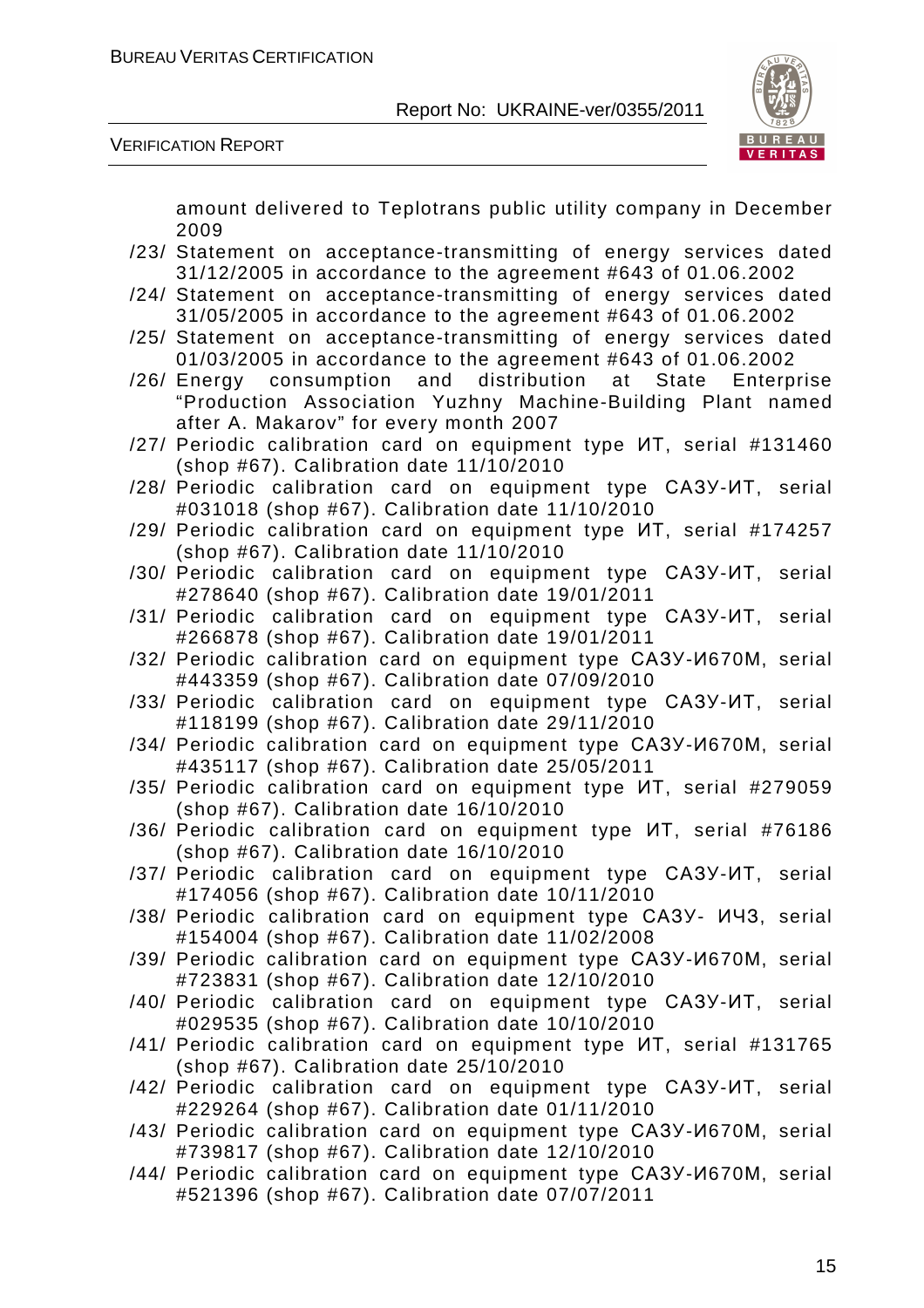

VERIFICATION REPORT

- /45/ Periodic calibration card on equipment type САЗУ-И670М, serial #630841 (shop #67). Calibration date 07/07/2011
- /46/ Periodic calibration card on equipment type САЗУ-И670М, serial #675648 (shop #67). Calibration date 07/07/2011
- /47/ Order #612 dated 28/12/2010 on documents storage needed for monitoring of the JI project "Implementation of Energy Saving Equipment and Technologies at the State Enterprise "Production Association Yuzhny Machine-Building Plant named after A. Makarov"
- /48/ Operation manual. Gas volume corrector type Tandem, serial #1968 dated 29/07/2009. Calibration date 22/07/2011
- /49/ АЧЦА 407251.001ФО data sheet. Ultrasound gas meter type Курс-01, serial #5343 dated 05/08/2009. Calibration date 22/07/2011
- /50/ Certificate on state metrological attestation #19-22/200-0 dated 06/08/2009 on gas volume corrector type Tandem, serial #1968
- /51/ Permit #120039 dated 05/08/1998 on stationary sources air pollution at the State Enterprise "Production Association Yuzhny Machine-Building Plant named after A. Makarov". Valid till 31/12/1999
- /52/ Statements and notes issued by the Dnipropetrovsk region State Environmental Protection Office as of 2004, 2007, 2008
- /53/ Form 2-TP (the air). Report of the air protection for 2005
- /54/ Form 2-TP (the air). Report of the air protection for 2006
- /55/ Form 2-TP (the air). Report of the air protection for 2007
- /56/ Form 2-TP (the air). Report of the air protection for 2008
- /57/ Form 2-TP (the air). Report of the air protection for 2009
- /58/ Form 2-TP (the air). Report of the air protection for 2010
- /59/ Form 2-TP (the air). Report of the air protection for the first quarter and second quarter 2011
- /60/ Passport on natural gas physical and chemical characteristics for every month of the 1 and 2 quarters of 2011
- /61/ Passport on natural gas physical and chemical characteristics for every month of 2010
- /62/ Passport on natural gas physical and chemical characteristics for every month of 2009
- /63/ Passport on natural gas physical and chemical characteristics for every month of 2008
- /64/ Passport on natural gas physical and chemical characteristics for every month of 2007
- /65/ Passport on natural gas physical and chemical characteristics for every month of 2006
- /66/ Passport on natural gas physical and chemical characteristics for every month of 2005
- /67/ Passport on measuring devices oа environmental characteristics measurement, serial #506, #3219. Calibration date 10/08/2010
- /68/ Acceptance certificate on ultrasound heat meter type Ergomera-125, serial #162509. Calibration dated 03/09/2009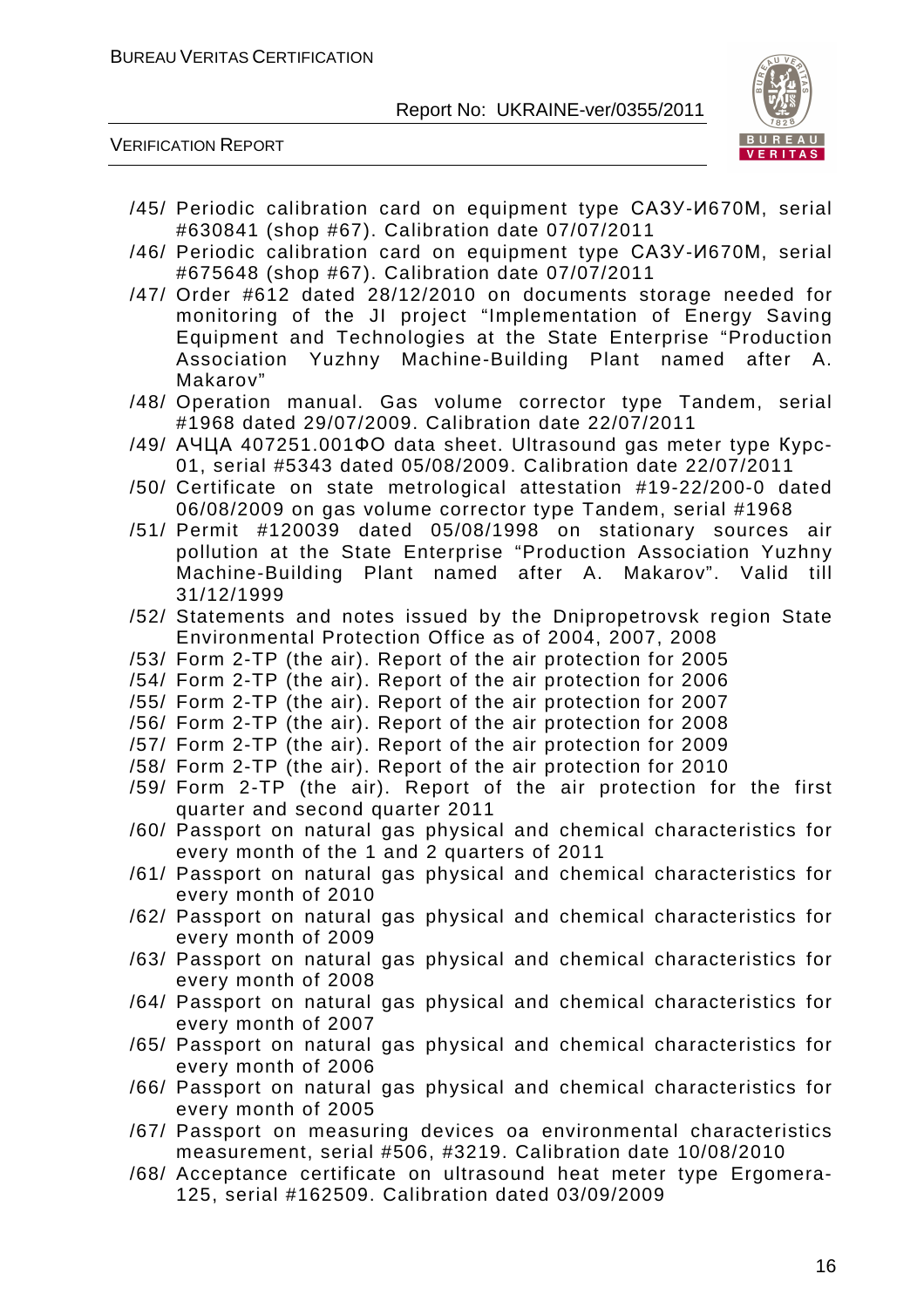



- /69/ Acceptance certificate on ultrasound heat meter type Ergomera-125, serial #207810. Calibration dated 14/10/2010
- /70/ Electric data base on gas distribution at the State Enterprise "Production Association Yuzhny Machine-Building Plant named after A. Makarov"
- /71/ Statement on natural gas acceptance-transmitting for every month in 2005, 2006, 2007, 2008, 2009, 2010 and 1-2 quarters of 2011
- /72/ Statement on energy consumption for every month in 2005, 2006, 2007, 2008, 2009, 2010 and 1-2 quarters of 2011
- /73/ Explanatory notes to the financial report for 2005-2010 and 1-2 quarters 2011
- /74/ Photo power meter
- /75/ Photo Flowtech measurement unit
- /76/ Photo new boiler unit of boiler #9

#### **Persons interviewed:**

List persons interviewed during the verification or persons that contributed with other information that are not included in the documents listed above.

- /1/ Muhailo Korobov chief power engineer of SE "PA Yuzhny Machine-Building Plant named after A. Makarov"
- /2/ Larysa Kovika chief of environmental bureau at SE "PA Yuzhny Machine-Building Plant named after A. Makarov"
- /3/ Oleksandr Nikolaenko executive director EPC "Yuzhmashenergo"
- /4/ Iakiv Tahterin chief specialist of SE "PA Yuzhny Machine-
- Building Plant named after A. Makarov"
- /5/ Anatolij Lobashov chief metrologist of SE "PA Yuzhny Machine-Building Plant named after A. Makarov"
- /6/ Vladyslav Dogonov head of TPP at SE "PA Yuzhny Machine-Building Plant named after A. Makarov"
- /7/ Iuriy Pashchenko deputy of director general of SE "PA Yuzhny Machine-Building Plant named after A. Makarov"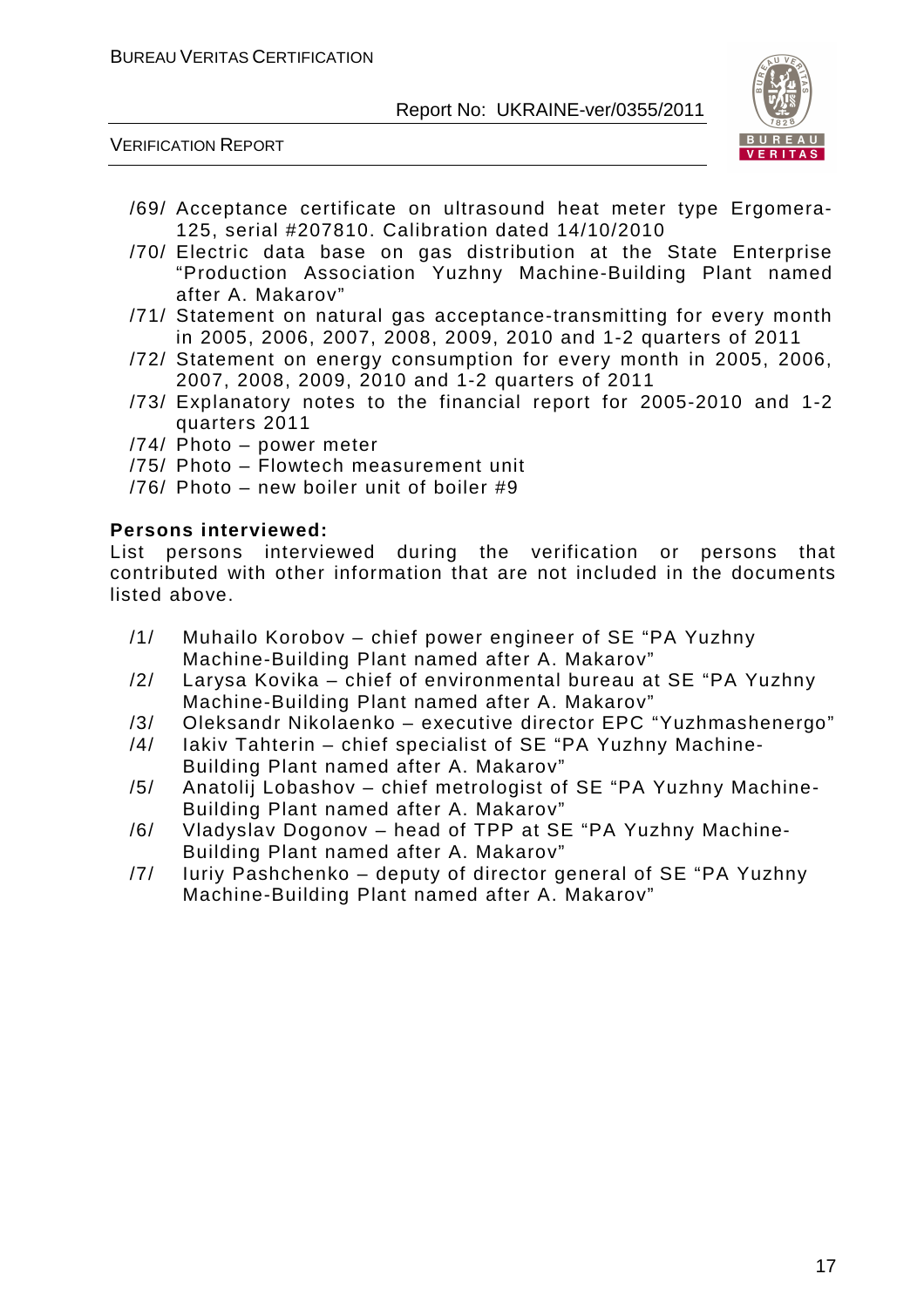

#### VERIFICATION REPORT

# APPENDIX A: JOINT IMPLEMENTATION PROJECT VERIFICATION PROTOCOL

#### **Table 1 Check list for verification, according to the JOINT IMPLEMENTATION DETERMINATION AND VERIFICATION MANUAL (Version 01)**

| <b>DVM</b> | <b>Check Item</b>                                                                                                                                                                                                                                                                        | Initial finding                                                                                                                                                                                                                                                                                                                                                                                                                                                                                                                                                                                                                                 | <b>Draft</b>      | <b>Final</b>    |
|------------|------------------------------------------------------------------------------------------------------------------------------------------------------------------------------------------------------------------------------------------------------------------------------------------|-------------------------------------------------------------------------------------------------------------------------------------------------------------------------------------------------------------------------------------------------------------------------------------------------------------------------------------------------------------------------------------------------------------------------------------------------------------------------------------------------------------------------------------------------------------------------------------------------------------------------------------------------|-------------------|-----------------|
| Paragr     |                                                                                                                                                                                                                                                                                          |                                                                                                                                                                                                                                                                                                                                                                                                                                                                                                                                                                                                                                                 | <b>Conclusi</b>   | <b>Conclusi</b> |
| aph        |                                                                                                                                                                                                                                                                                          |                                                                                                                                                                                                                                                                                                                                                                                                                                                                                                                                                                                                                                                 | on                | on              |
|            | <b>Project approvals by Parties involved</b>                                                                                                                                                                                                                                             |                                                                                                                                                                                                                                                                                                                                                                                                                                                                                                                                                                                                                                                 |                   |                 |
| 90         | Has the DFPs of at least one<br>Party involved, other than the<br>host Party, issued a written<br>project approval when submitting<br>the first verification report to the $ $<br>secretariat for publication in<br>accordance with paragraph 38 of<br>the JI guidelines, at the latest? | All Parties involved in the JI project issued<br>written project approvals. Namely, the<br>State Environmental Investment Agency of<br>Ukraine has issued the Letter of Approval<br>#2591/23/7 dated 16/09/2011 of the JI<br>project "Implementation of Energy Saving<br>Equipment and Technologies at the State<br><b>Enterprise "Production Association Yuzhny</b><br>Machine-Building Plant named after A.<br>Makarov"; and the Federal Office for the<br>Environment (FOEN), Switzerland (Party<br>B), has issued the Letter of Approval for<br>this project No. J294-0485<br>dated<br>24.01.2011.<br>Corrective Action Request 02 (CAR02). | CAR <sub>02</sub> | OK.             |
|            |                                                                                                                                                                                                                                                                                          | Please, provide Letters of Approvals from<br>Parties involved in the project.                                                                                                                                                                                                                                                                                                                                                                                                                                                                                                                                                                   |                   |                 |
|            |                                                                                                                                                                                                                                                                                          | Corrective Action Request 04 (CAR04).                                                                                                                                                                                                                                                                                                                                                                                                                                                                                                                                                                                                           | CAR04             | OK.             |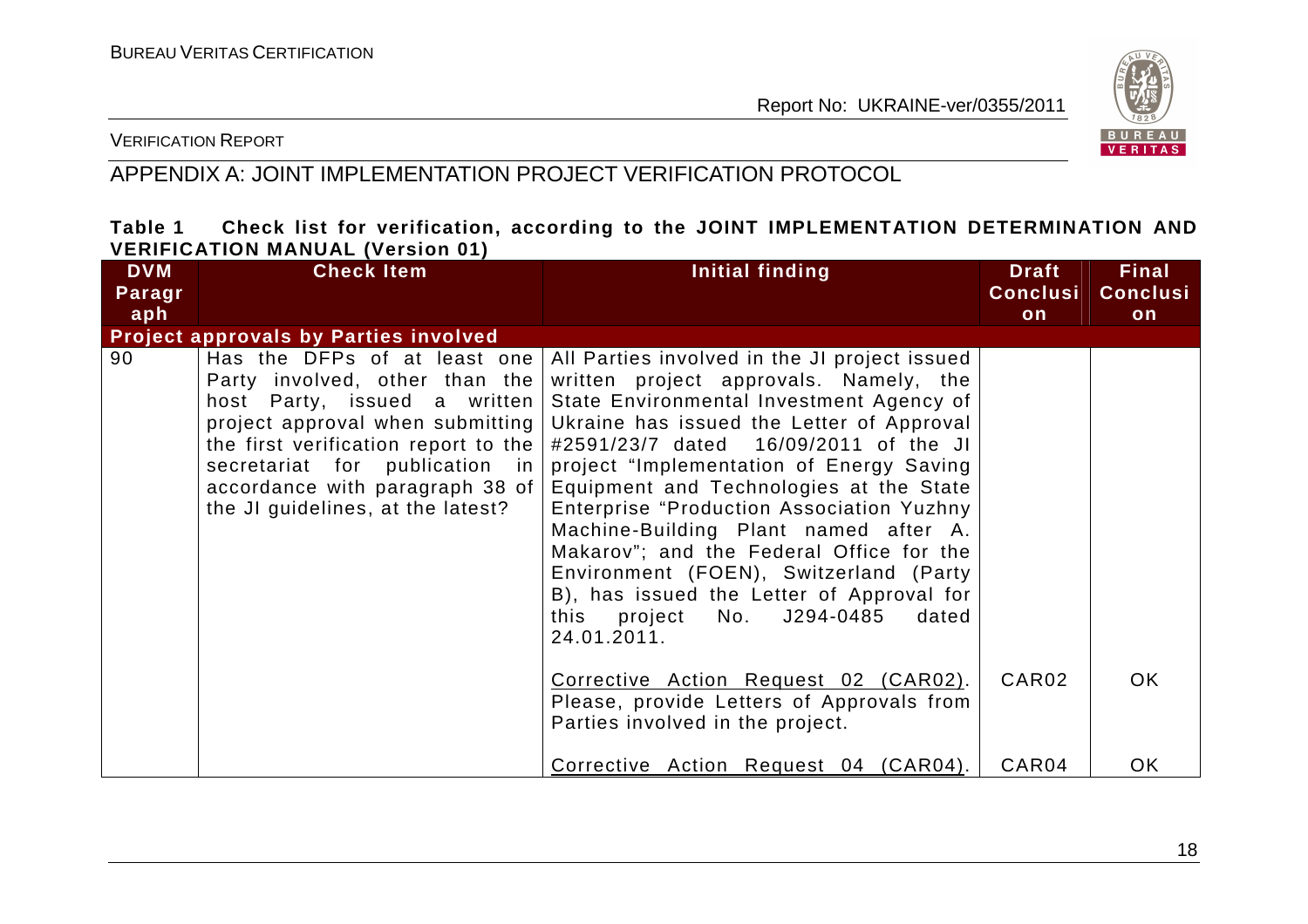

| <b>VERIFICATION REPORT</b>  |                                                                                                                                                                                         |                                                                                                                                                                                                                                                                                                                                                                                                                                                                                                                                                                                 |                                       | BUREAU<br>VERITAS                     |
|-----------------------------|-----------------------------------------------------------------------------------------------------------------------------------------------------------------------------------------|---------------------------------------------------------------------------------------------------------------------------------------------------------------------------------------------------------------------------------------------------------------------------------------------------------------------------------------------------------------------------------------------------------------------------------------------------------------------------------------------------------------------------------------------------------------------------------|---------------------------------------|---------------------------------------|
| <b>DVM</b><br>Paragr<br>aph | <b>Check Item</b>                                                                                                                                                                       | Initial finding                                                                                                                                                                                                                                                                                                                                                                                                                                                                                                                                                                 | <b>Draft</b><br><b>Conclusi</b><br>on | <b>Final</b><br><b>Conclusi</b><br>on |
|                             |                                                                                                                                                                                         | Section A.7 of the MR version 01 includes<br>information of written approvals of the<br>regarded JI project, but this information<br>does not concern to the indicated section.<br>Please, provide the information about<br>LoAs from Parties involved in the project<br>in section A.2.                                                                                                                                                                                                                                                                                        |                                       |                                       |
| 91                          | all<br>the<br>written<br>project  <br>Are<br>approvals by Parties<br>unconditional?                                                                                                     | All LoAs of regarded JI project are<br>involved   unconditional.                                                                                                                                                                                                                                                                                                                                                                                                                                                                                                                | <b>OK</b>                             | <b>OK</b>                             |
|                             | <b>Project implementation</b>                                                                                                                                                           |                                                                                                                                                                                                                                                                                                                                                                                                                                                                                                                                                                                 |                                       |                                       |
| 92                          | Has<br>the<br>project<br>implemented in accordance with  <br>the PDD regarding which the<br>determination has been deemed<br>final and is so listed on the<br><b>UNFCCC JI website?</b> | been   As a result of the verification process, the  <br>JI project is implemented in accordance<br>with the PDD version 07 which has been<br>deemed final.<br>As a matter of fact, implementation of the<br>energy saving measures is realized mainly<br>according to project schedule.<br>Based on the provided documents and<br>results of the site visit, the JI project is<br>generation emission reductions<br>since<br>01/01/2005.<br>In the Monitoring Rerort version 02 stated<br>that the achieved amount of emission<br>reduction<br>for the<br>monitoring<br>period | OK.                                   | <b>OK</b>                             |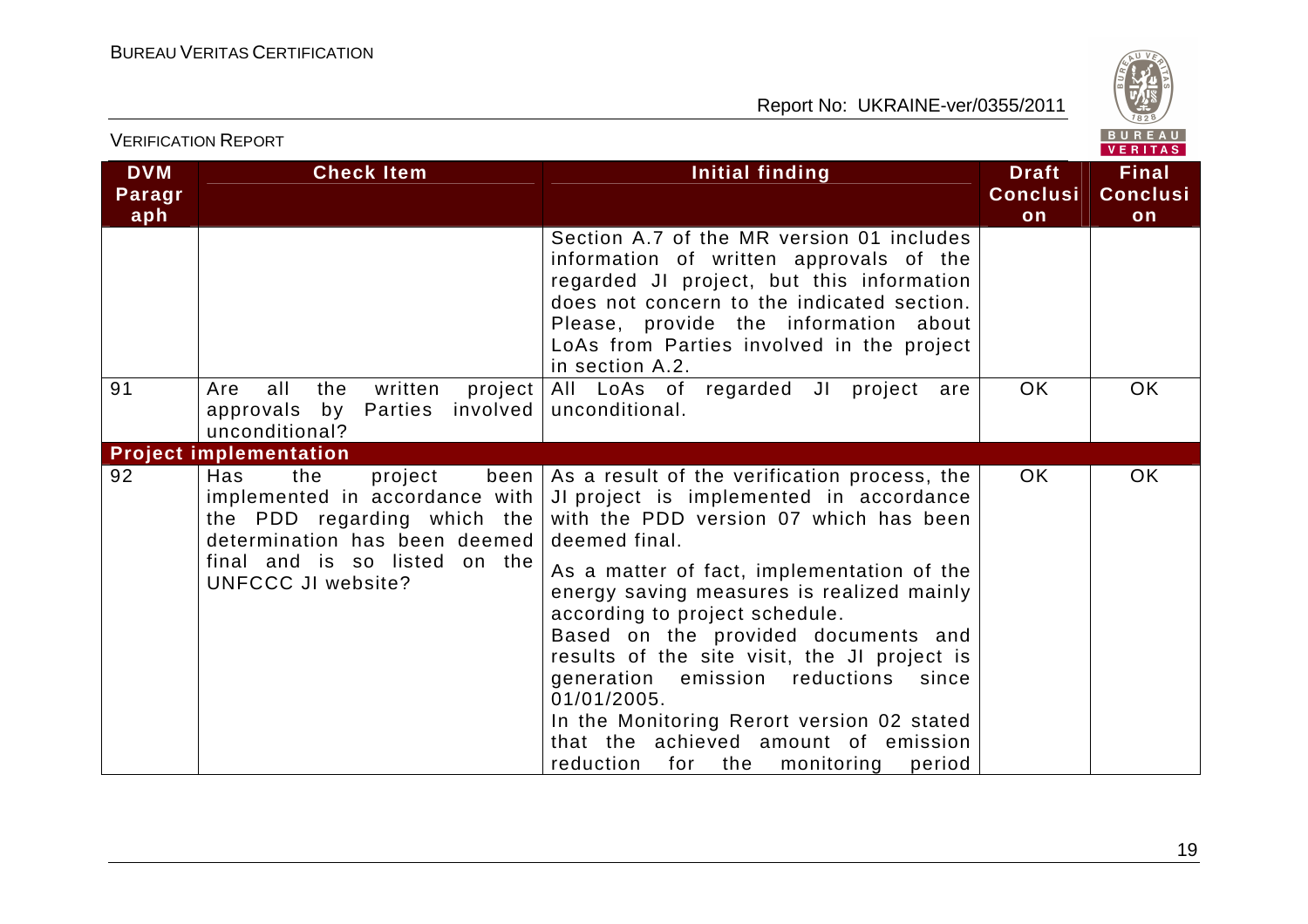

|                             | <b>VERIFICATION REPORT</b>                                                                                                                                                                    | BUREAU<br>VERITAS                                                                                                                                                                                                                                                                                                                                                                                                                                               |                                       |                                       |
|-----------------------------|-----------------------------------------------------------------------------------------------------------------------------------------------------------------------------------------------|-----------------------------------------------------------------------------------------------------------------------------------------------------------------------------------------------------------------------------------------------------------------------------------------------------------------------------------------------------------------------------------------------------------------------------------------------------------------|---------------------------------------|---------------------------------------|
| <b>DVM</b><br>Paragr<br>aph | <b>Check Item</b>                                                                                                                                                                             | Initial finding                                                                                                                                                                                                                                                                                                                                                                                                                                                 | <b>Draft</b><br><b>Conclusi</b><br>on | <b>Final</b><br><b>Conclusi</b><br>on |
|                             |                                                                                                                                                                                               | 01/01/2011 - 30/06/2011 is 355 022 t CO <sub>2</sub><br>equivalent.<br>On the whole, the JI project activities are<br>conducted according to the Project Design<br>Documents.<br>There are no deviations or revisions to the<br>determined PDD.                                                                                                                                                                                                                 |                                       |                                       |
| 93                          | What is the status of operation of<br>the project during the monitoring<br>period?                                                                                                            | Monitoring report indicated the current<br>status<br>of<br>the<br>project<br>activity<br>implementation. Based<br>on<br>provided<br>materials, there is known that all project<br>equipments were operational in the<br>reporting period and generating emission<br>reductions. Also, refer to section 92<br>above.                                                                                                                                             | <b>OK</b>                             | <b>OK</b>                             |
| 94                          | <b>Compliance with monitoring plan</b><br>accordance with the monitoring<br>PDD<br>plan included in the<br>which<br>regarding<br>the I<br>final and is so listed on the<br>UNFCCC JI website? | Did the monitoring occur in The monitoring procedure at SE "PA<br>Yuzhny Machine-Building Plant named<br>after A. Makarov" is strictly following the<br>monitoring plan included in the PDD<br>determination has been deemed version $07$ dated $16/08/2011$ regarding<br>which the determination has been deemed<br>final.<br>Data used for calculation of emissions<br>reduction<br>based<br>information<br>that<br>on<br>confirmed by SE "PA Yuzhny Machine- | OK.                                   | <b>OK</b>                             |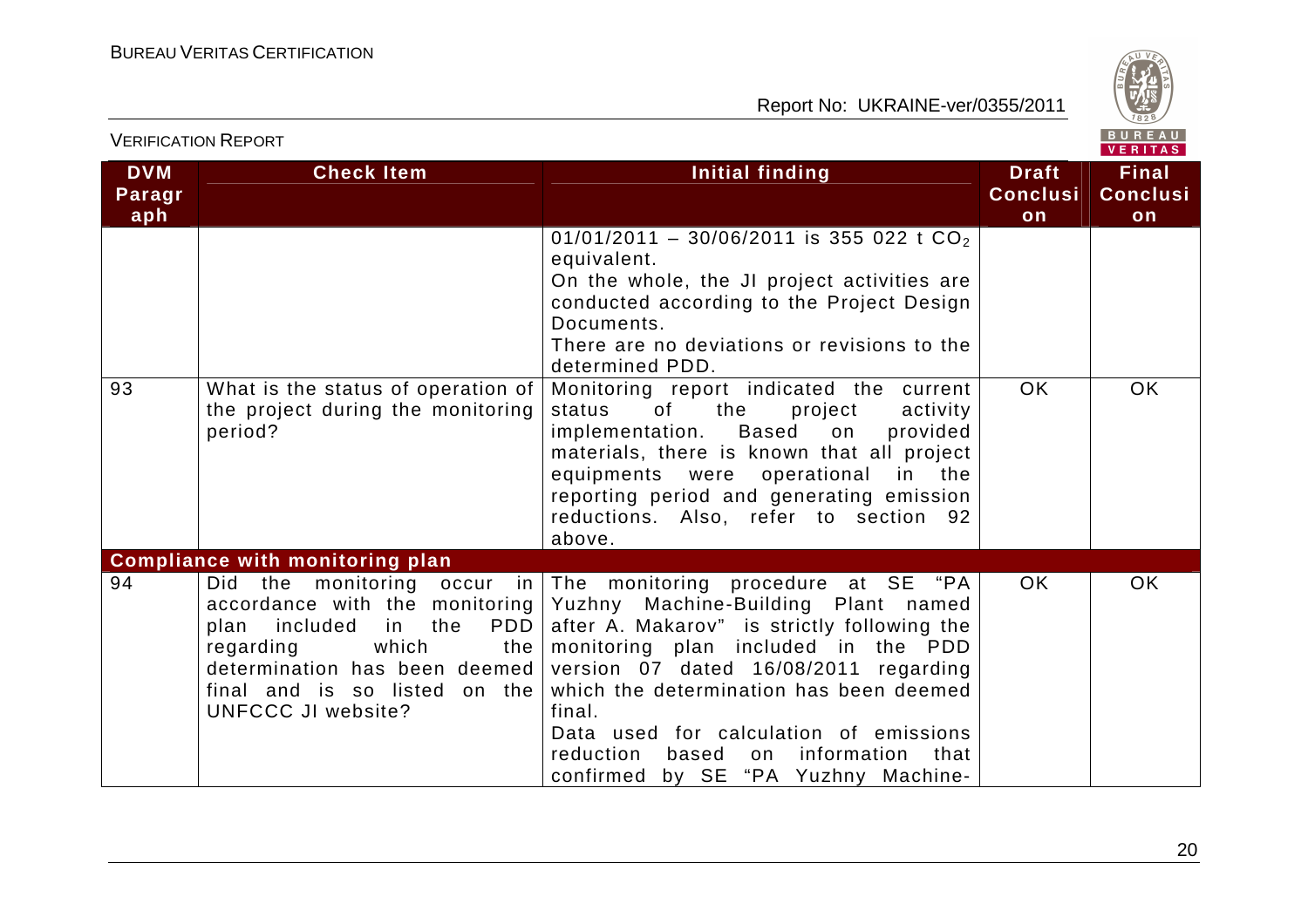

VERITAS

#### **DVM Paragraph Check Item Initial finding Check Item Initial finding Theory ConclusionFinal Conclusion** Building Plant named after A. Makarov" documents. According to reviewed information, there 95 (a) For calculating the emission reductions or enhancements of net removals, were key factors, e.g. those listed in 23 (b) (i)-(vii) above, influencing the baseline emissions or net removals and the activity level of the project and the emissions or removals as well as risks associated with the project taken into account, as appropriate? are taken into account key factors (such as emission factor of the natural gas consumption and carbon emission factor for the JI project reducing electricity consumption, etc.), natural gas consumption by the enterprise equipment, natural gas consumption for heat energy production for external consumers, natural gas consumption for electricity generation for external and other consumers, delivery of natural gas to the external consumers, electricity consumption by the enterprise equipment for production of the aerospace products, delivery of heat energy for external consumers, gross production output of aerospace products at the enterprise, average Net Calorific Value of natural gas, and other risks associated with the implementation of the project activity that can influence to the baseline and project emission, and emission reduction due to the JI project. 95 (b) | Are data sources used for | Data sources used for calculating emission OK OK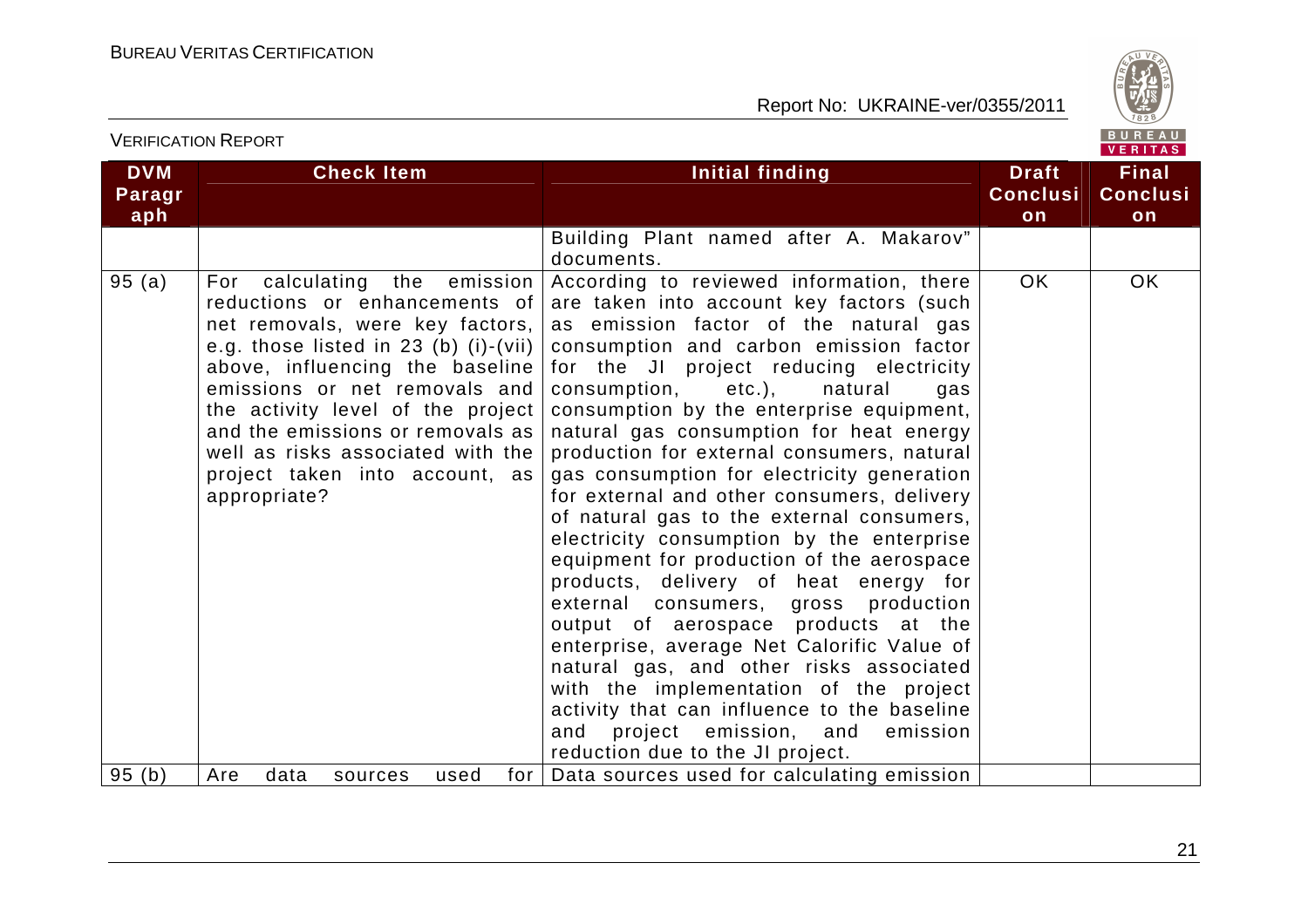

|                             | <b>VERIFICATION REPORT</b>                                                                                                                                                                                                                                         |                                                                                                                                                                                                                                                                                                                                                                                                                                                                                                                                                                                                                                                                                                                                                                                                              |                                       | BUREAU<br><b>VERITAS</b>              |
|-----------------------------|--------------------------------------------------------------------------------------------------------------------------------------------------------------------------------------------------------------------------------------------------------------------|--------------------------------------------------------------------------------------------------------------------------------------------------------------------------------------------------------------------------------------------------------------------------------------------------------------------------------------------------------------------------------------------------------------------------------------------------------------------------------------------------------------------------------------------------------------------------------------------------------------------------------------------------------------------------------------------------------------------------------------------------------------------------------------------------------------|---------------------------------------|---------------------------------------|
| <b>DVM</b><br>Paragr<br>aph | <b>Check Item</b>                                                                                                                                                                                                                                                  | <b>Initial finding</b>                                                                                                                                                                                                                                                                                                                                                                                                                                                                                                                                                                                                                                                                                                                                                                                       | <b>Draft</b><br><b>Conclusi</b><br>on | <b>Final</b><br><b>Conclusi</b><br>on |
|                             | calculating emission reductions<br>or enhancements of net removals<br>clearly identified, reliable and<br>transparent?                                                                                                                                             | reductions are clearly identified, reliable<br>and transparent. On site responsible<br>register<br>data<br>from<br>persons<br>the<br>measurement<br>equipments<br>and<br>fixed<br>monitoring data to logbooks, monthly data<br>collected to the reporting documents of the<br>SE "PA Yuzhny Machine-Building Plant<br>named after A. Makarov". Moreover, there<br>is electronic database of monitoring data.<br>All roles and responsibilities are described<br>in details in the Monitoring report.<br>Corrective Action Request 03 (CAR03).<br>The situation described in section A.8 of<br>the MR is not considered to be revision to<br>the registered monitoring plan because<br>this was envisaged in the MP of the PDD.<br>Please, provide the clarification of the<br>situation in relevant section. | CAR <sub>03</sub>                     | <b>OK</b>                             |
| 95(c)                       | Are emission factors, including<br>default emission factors, if used<br>calculating the<br>emission<br>for<br>reductions or enhancements of<br>removals,<br>net<br>selected<br>by <sub>1</sub><br>carefully balancing accuracy and  <br>reasonableness,<br>and $ $ | $CO2$ emission factor from natural gas<br>consumption is used for calculation of<br>emissions and emission reductions. This<br>factor is to be monitored from the<br><b>IPCC</b><br>normative<br>documents<br>(i.e.,<br>"Guidelines for National Greenhouse Gas<br>Inventories").                                                                                                                                                                                                                                                                                                                                                                                                                                                                                                                            | OK.                                   | <b>OK</b>                             |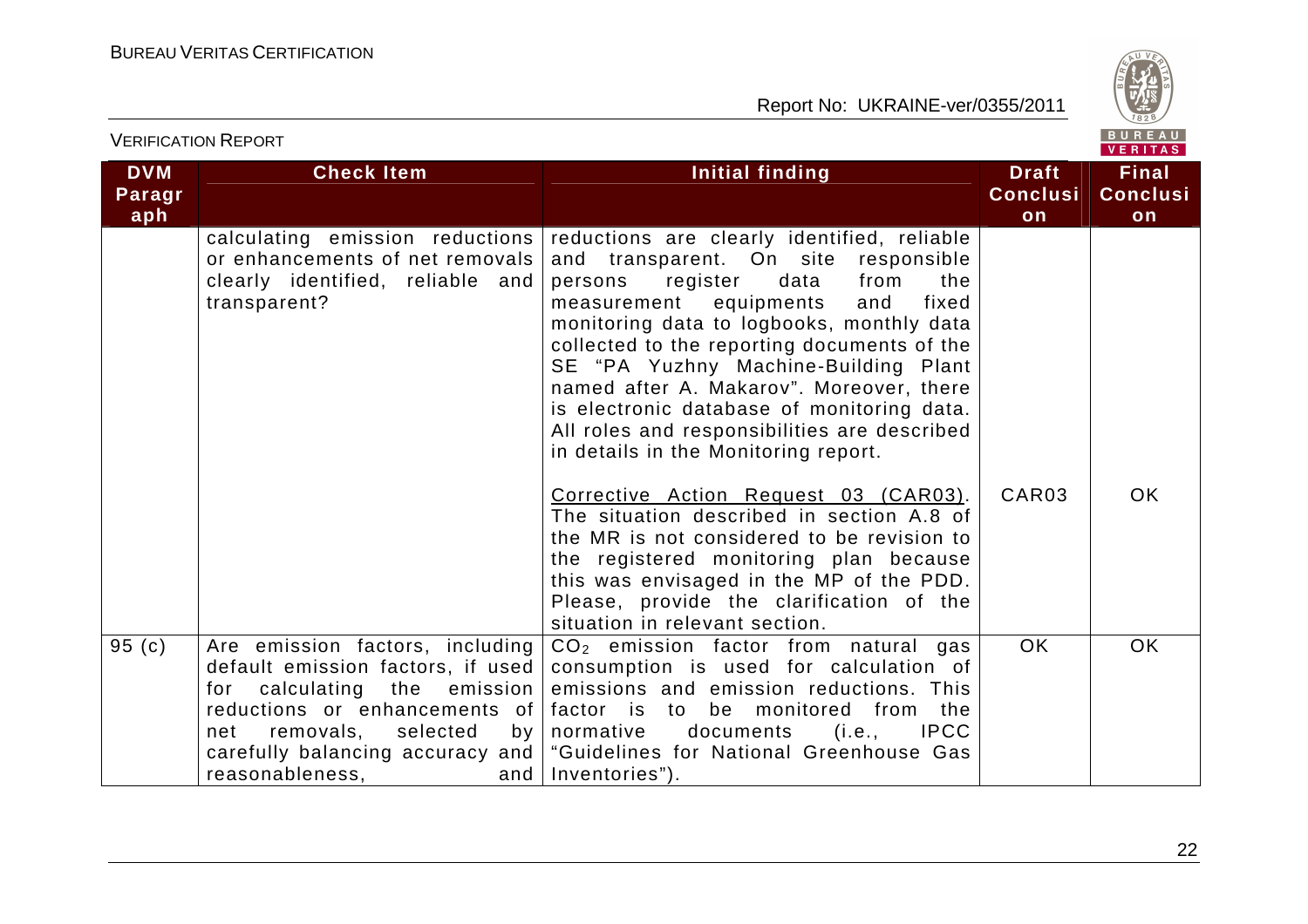

|                             | <b>VERIFICATION REPORT</b>                                                                                                                                                                       |                                                                                                                                                                                                                                                                                                                                                                                                                                                                                                                                                                                                                                                                                                                                                                    |                                       | BUREAU<br>VERITAS                     |
|-----------------------------|--------------------------------------------------------------------------------------------------------------------------------------------------------------------------------------------------|--------------------------------------------------------------------------------------------------------------------------------------------------------------------------------------------------------------------------------------------------------------------------------------------------------------------------------------------------------------------------------------------------------------------------------------------------------------------------------------------------------------------------------------------------------------------------------------------------------------------------------------------------------------------------------------------------------------------------------------------------------------------|---------------------------------------|---------------------------------------|
| <b>DVM</b><br>Paragr<br>aph | <b>Check Item</b>                                                                                                                                                                                | Initial finding                                                                                                                                                                                                                                                                                                                                                                                                                                                                                                                                                                                                                                                                                                                                                    | <b>Draft</b><br><b>Conclusi</b><br>on | <b>Final</b><br><b>Conclusi</b><br>on |
|                             | appropriately justified of the<br>choice?                                                                                                                                                        | Also, CO <sub>2</sub> emission factor for electricity<br>consumed from Ukrainian grid by the<br>project activity is used in calculation. It is<br>to be regularly monitored from the national<br>study documents (i.e., "Ukraine<br>Assessment of new calculation of CEF"<br>that confirmed by TUV SUD Industrie<br>Service GmbH, etc.).                                                                                                                                                                                                                                                                                                                                                                                                                           |                                       |                                       |
| 95(d)                       | Is the calculation of emission<br>reductions or enhancements of<br>removals<br>based<br>net<br>on<br>conservative assumptions<br>and<br>the most plausible scenarios in a<br>transparent manner? | The calculation of emission reductions is<br>based on conservative assumptions and<br>most plausible scenarios in a<br>the<br>transparent manner. as was approved in<br>the PDD. Namely, JI specific approach are<br>used regarding monitoring and emission<br>reduction assessment that<br>has<br>been<br>developed in accordance<br>with<br>the<br>Guidance on criteria for baseline setting<br>and monitoring. This project JI specific<br>approach is in the main similar to the<br>project JI specific approach developed by<br>the Institute of Engineering Ecology for the<br>JI projects on rehabilitation of District<br>Heating systems in Ukrainian conditions<br>and already approved by AIEs for several<br>such JI projects in regions and cities of |                                       |                                       |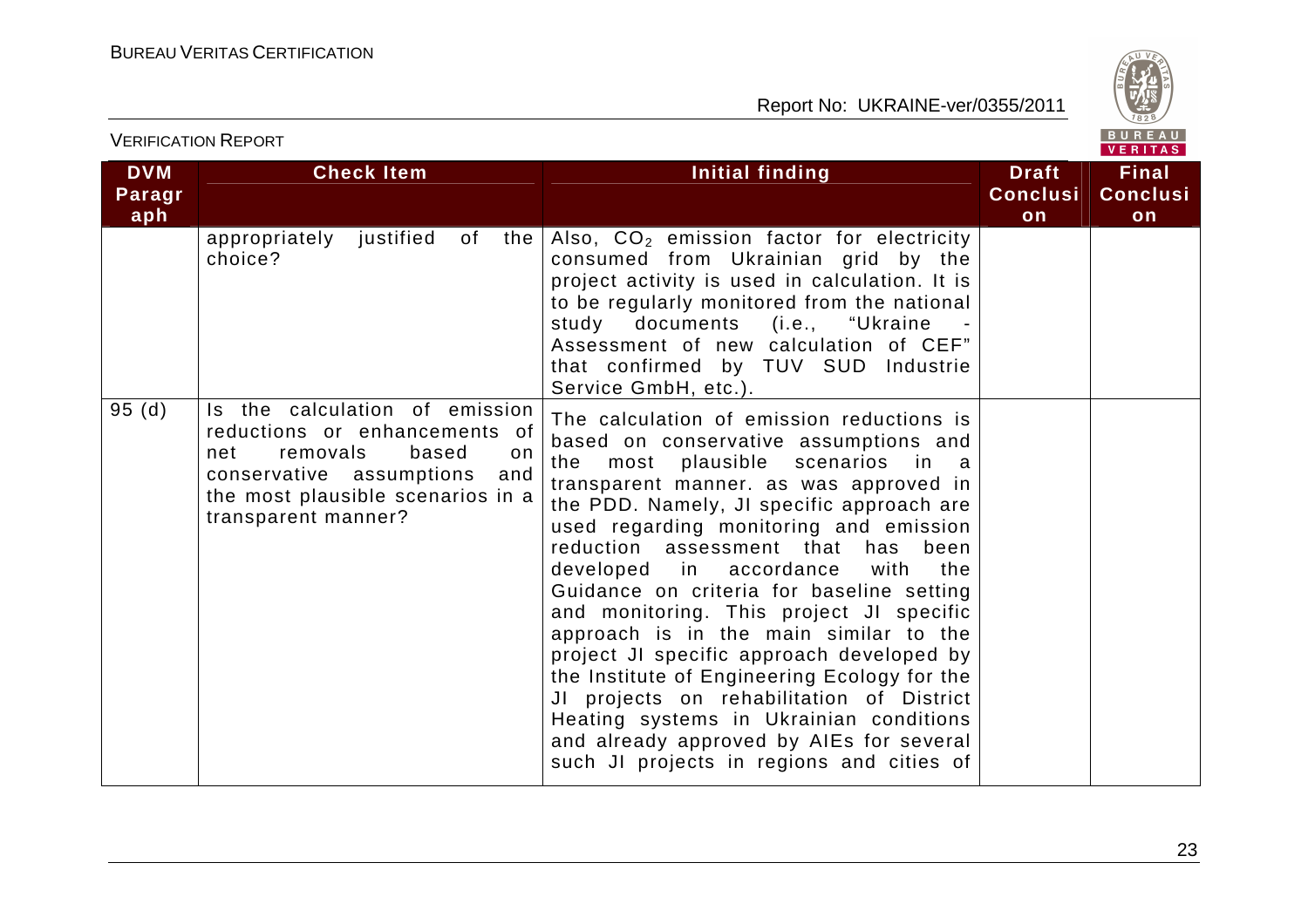

|                             | <b>VERIFICATION REPORT</b>                                                                                                                                                                                           |                                                                                                                                                                                                                                                                                                                                                                                                                                                                                                                 |                                       | BUREAU<br><b>VERITAS</b>              |
|-----------------------------|----------------------------------------------------------------------------------------------------------------------------------------------------------------------------------------------------------------------|-----------------------------------------------------------------------------------------------------------------------------------------------------------------------------------------------------------------------------------------------------------------------------------------------------------------------------------------------------------------------------------------------------------------------------------------------------------------------------------------------------------------|---------------------------------------|---------------------------------------|
| <b>DVM</b><br>Paragr<br>aph | <b>Check Item</b>                                                                                                                                                                                                    | Initial finding                                                                                                                                                                                                                                                                                                                                                                                                                                                                                                 | <b>Draft</b><br><b>Conclusi</b><br>on | <b>Final</b><br><b>Conclusi</b><br>on |
|                             |                                                                                                                                                                                                                      | Ukraine<br>(e.g., AR Crimea, Chernihiv,<br>Donetsk<br>and<br>Dnipropetrovsk regions,<br>Kharkiv, Sevastopol, Rivne, Luhansk<br>cities), the main idea of which is to build<br>the dynamic baseline for each reported<br>year, with taking into account the actual<br>changes of internal and external factors.<br>As a result of documents revision, all data<br>connected with estimation of emission<br>reduction are consistent through the<br>Monitoring report and excel spreadsheets<br>with calculation. |                                       |                                       |
|                             |                                                                                                                                                                                                                      | Corrective Action Request 05 (CAR05).<br>Please, compare in the Monitoring Report<br>the calculated emission reductions for the<br>reported period and estimated emission<br>reduction in the registered PDD.                                                                                                                                                                                                                                                                                                   | CAR05                                 | OK.                                   |
|                             | <b>Applicable to JI SSC projects only</b>                                                                                                                                                                            |                                                                                                                                                                                                                                                                                                                                                                                                                                                                                                                 |                                       |                                       |
| 96                          | Is the relevant threshold to be<br>classified as JI SSC project not<br>exceeded during the monitoring<br>period on an annual average<br>basis?<br>If the threshold is exceeded, is<br>the maximum emission reduction | Not applicable                                                                                                                                                                                                                                                                                                                                                                                                                                                                                                  | <b>OK</b>                             | <b>OK</b>                             |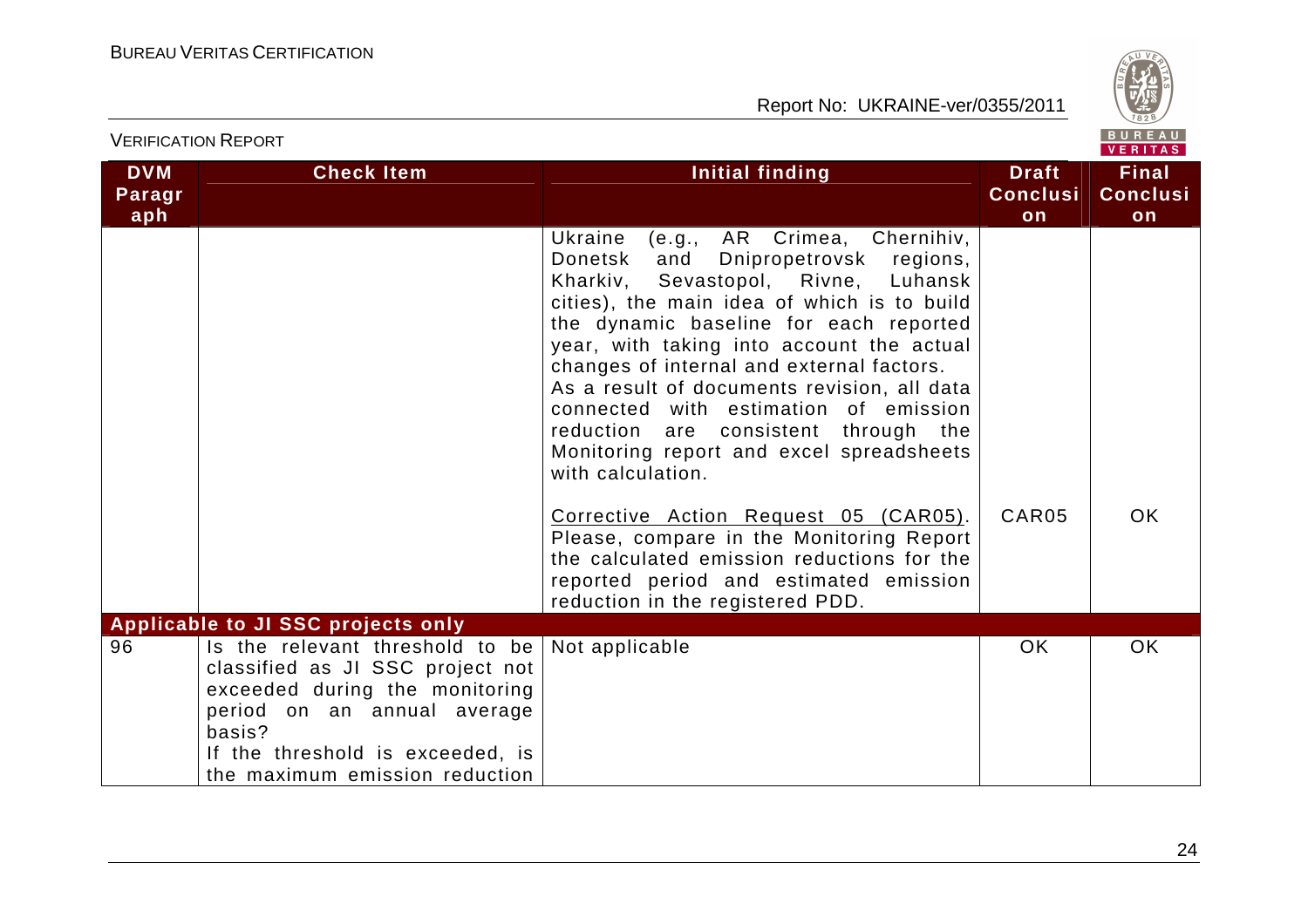

| <b>VERIFICATION REPORT</b>  |                                                                                                                                                                                                                                                                                                                                                                   |                 |                                       | BUREAU<br><b>VERITAS</b>              |
|-----------------------------|-------------------------------------------------------------------------------------------------------------------------------------------------------------------------------------------------------------------------------------------------------------------------------------------------------------------------------------------------------------------|-----------------|---------------------------------------|---------------------------------------|
| <b>DVM</b><br>Paragr<br>aph | <b>Check Item</b>                                                                                                                                                                                                                                                                                                                                                 | Initial finding | <b>Draft</b><br><b>Conclusi</b><br>on | <b>Final</b><br><b>Conclusi</b><br>on |
|                             | level estimated in the PDD for<br>the JI SSC project or the bundle<br>monitoring<br>period<br>the<br>for<br>determined?                                                                                                                                                                                                                                           |                 |                                       |                                       |
|                             | Applicable to bundled JI SSC projects only                                                                                                                                                                                                                                                                                                                        |                 |                                       |                                       |
| 97(a)                       | Has the composition of the<br>bundle not changed from that is<br>stated in F-JI-SSCBUNDLE?                                                                                                                                                                                                                                                                        | Not applicable  | OK.                                   | <b>OK</b>                             |
| 97(b)                       | f <br>the<br>determination<br>was<br>conducted on the basis of an<br>overall monitoring plan, have the<br>project participants submitted a<br>common monitoring report?                                                                                                                                                                                           | Not applicable  | <b>OK</b>                             | <b>OK</b>                             |
| 98                          | If the monitoring is based on $a$<br>monitoring plan that provides for<br>overlapping monitoring periods,<br>are the monitoring periods per<br>component of the project clearly<br>specified<br>in the<br>monitoring<br>report?<br>Do the monitoring periods not<br>overlap with those for which<br>verifications<br>were<br>already<br>deemed final in the past? | Not applicable  | <b>OK</b>                             | <b>OK</b>                             |
|                             | <b>Revision of monitoring plan</b>                                                                                                                                                                                                                                                                                                                                |                 |                                       |                                       |
|                             | Applicable only if monitoring plan is revised by project participant                                                                                                                                                                                                                                                                                              |                 |                                       |                                       |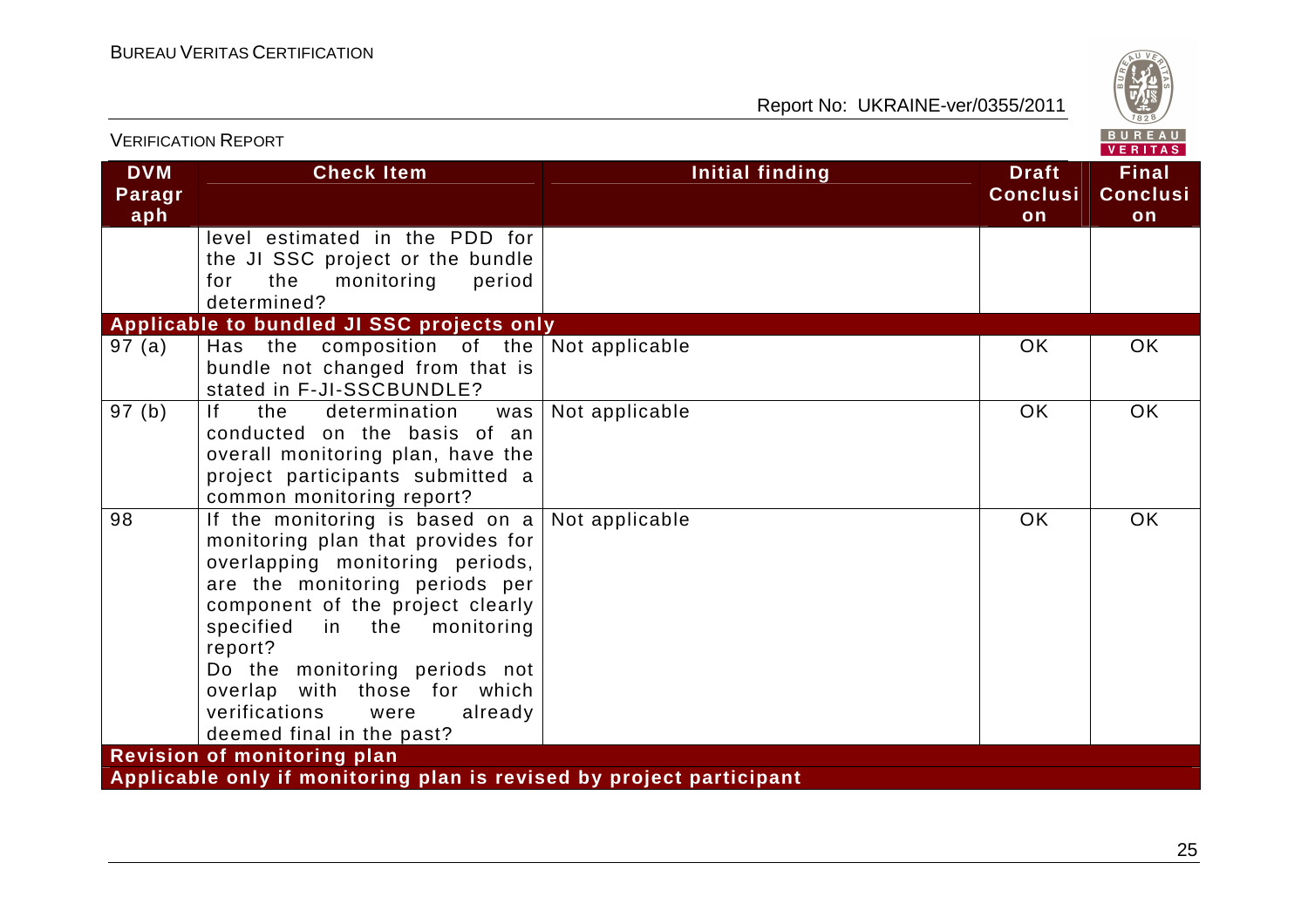

| <b>VERIFICATION REPORT</b>  |                                                                                                                                                                                                                                                                                                    |                                                                                                                                                                                                                                                                                                                                                                                                                                                                                                                  |                                       | BUREAU<br>VERITAS                     |
|-----------------------------|----------------------------------------------------------------------------------------------------------------------------------------------------------------------------------------------------------------------------------------------------------------------------------------------------|------------------------------------------------------------------------------------------------------------------------------------------------------------------------------------------------------------------------------------------------------------------------------------------------------------------------------------------------------------------------------------------------------------------------------------------------------------------------------------------------------------------|---------------------------------------|---------------------------------------|
| <b>DVM</b><br>Paragr<br>aph | <b>Check Item</b>                                                                                                                                                                                                                                                                                  | <b>Initial finding</b>                                                                                                                                                                                                                                                                                                                                                                                                                                                                                           | <b>Draft</b><br><b>Conclusi</b><br>on | <b>Final</b><br><b>Conclusi</b><br>on |
| 99(a)                       | the<br>project<br>participants<br><b>Did</b><br>provide<br>appropriate<br>an<br>the proposed<br>justification<br>for<br>revision?                                                                                                                                                                  | deviations<br>No.<br>revisions<br>the<br>or<br>to<br>registered monitoring plan are occurred.                                                                                                                                                                                                                                                                                                                                                                                                                    | <b>OK</b>                             | <b>OK</b>                             |
| 99(b)                       | revision<br>Does<br>the<br>proposed<br>improve the accuracy and/or<br>information<br>applicability<br>of<br>collected compared<br>to<br>the<br>original monitoring plan without<br>changing conformity with the<br>relevant rules and regulations for<br>the establishment of monitoring<br>plans? | Not applicable                                                                                                                                                                                                                                                                                                                                                                                                                                                                                                   | <b>OK</b>                             | <b>OK</b>                             |
|                             | Data management                                                                                                                                                                                                                                                                                    |                                                                                                                                                                                                                                                                                                                                                                                                                                                                                                                  |                                       |                                       |
| 101 (a)                     | Is the implementation of data<br>collection<br>procedures<br>in<br>accordance with the monitoring<br>plan, including the quality control<br>and<br>quality<br>assurance<br>procedures?                                                                                                             | Procedures<br>of<br>data<br>collection<br>are<br>implemented<br>in compliance<br>with<br>the<br>approved monitoring plan. For monitoring<br>there are used measuring equipments,<br>such as gas meters, heat meters, and<br>electricity meters, etc. Monitoring data of<br>the project is monitored in compliance with<br>scheduled frequency approved in the<br>developed monitoring plan and monitoring<br>procedure.<br>The quality control and quality assurance<br>procedures realised due to performing of | <b>OK</b>                             | <b>OK</b>                             |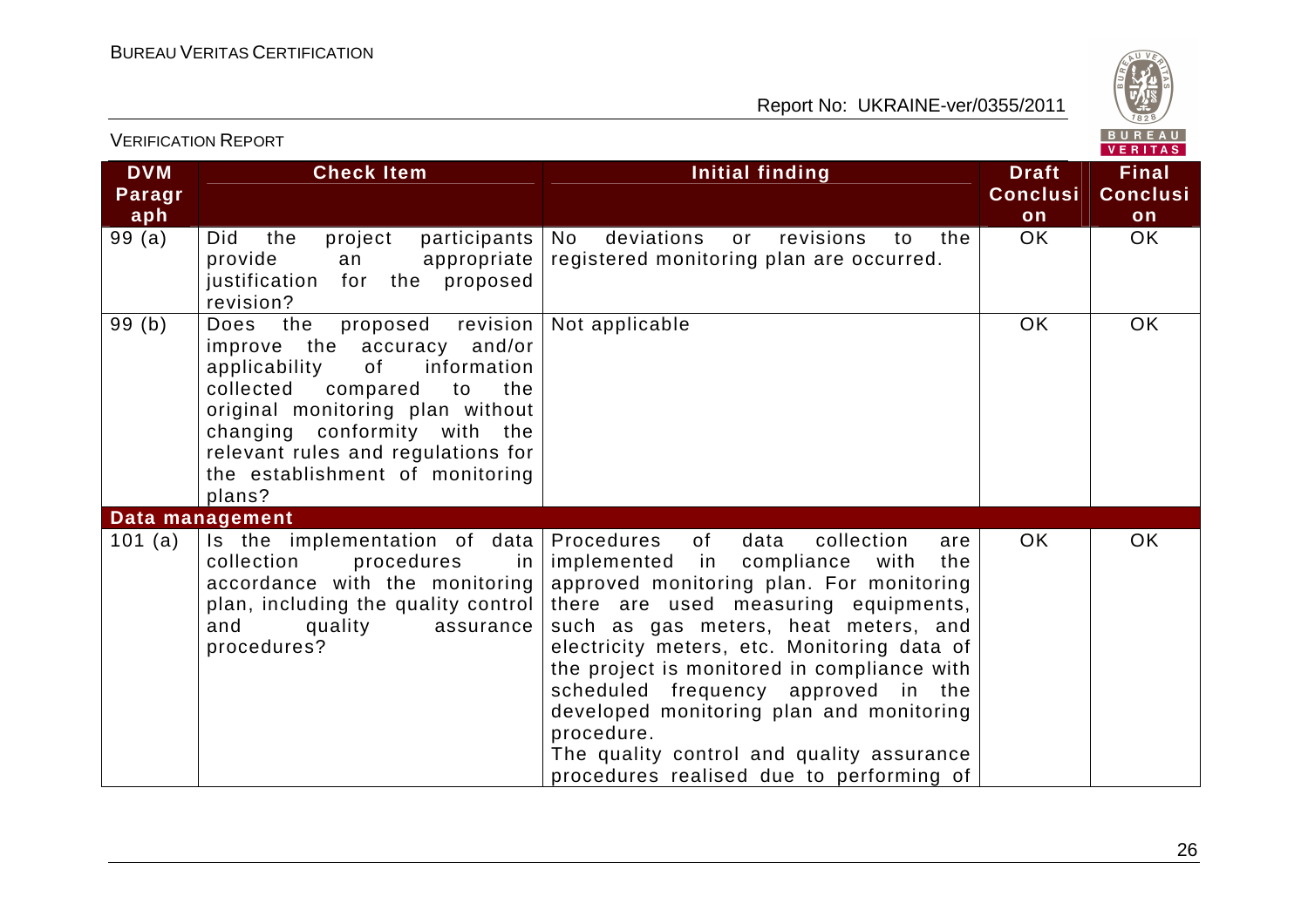

| <b>DVM</b><br>Paragr<br>aph | <b>Check Item</b>                                                                                         | <b>Initial finding</b>                                                                                                                                                                                                                                                                                                                                                                                                                                                                                                                                                                                                                                           | <b>Draft</b><br><b>Conclusi</b><br>on | <b>Final</b><br><b>Conclusi</b><br>on |
|-----------------------------|-----------------------------------------------------------------------------------------------------------|------------------------------------------------------------------------------------------------------------------------------------------------------------------------------------------------------------------------------------------------------------------------------------------------------------------------------------------------------------------------------------------------------------------------------------------------------------------------------------------------------------------------------------------------------------------------------------------------------------------------------------------------------------------|---------------------------------------|---------------------------------------|
|                             |                                                                                                           | internal audits and checking measures,<br>participation of third parties, and carrying<br>out of troubleshooting procedures.                                                                                                                                                                                                                                                                                                                                                                                                                                                                                                                                     |                                       |                                       |
| 101(b)                      | Is the function of the monitoring<br>equipment,<br>including<br>its I<br>calibration status, is in order? | All project equipments were operating<br>within the considered monitoring period.<br>As a fact, the monitoring equipments have<br>calibration. It is calibrated with periodic<br>frequency (passport states the calibration<br>frequency for every device) according to<br>the national regulations.<br>During site visit verification team received<br>and reviewed passports and/or certificates<br>calibration of all measurement<br>on<br>equipment that confirm the fact stated<br>above. Detailed information about the<br>equipment accuracy, calibration dates of<br>the measurement devices, etc. is stated in<br>the Annex 5 to the Monitoring Report. |                                       |                                       |
|                             |                                                                                                           | Corrective Action Request 01 (CAR01).<br>Please, provide Annex 5 to the Monitoring<br>Report with<br>detailed<br>description<br>of<br>measurement equipments of JI project.                                                                                                                                                                                                                                                                                                                                                                                                                                                                                      | CAR01                                 | OK.                                   |
| 101(c)                      | Are the evidence and records<br>monitoring<br>the<br>used<br>for<br>traceable<br>maintained<br>in.<br>a   | Monitoring records are used<br>for the<br>emissions<br>calculation<br>emission<br>and<br>reductions estimation maintained<br>in a                                                                                                                                                                                                                                                                                                                                                                                                                                                                                                                                | <b>OK</b>                             | <b>OK</b>                             |

VERIFICATION REPORT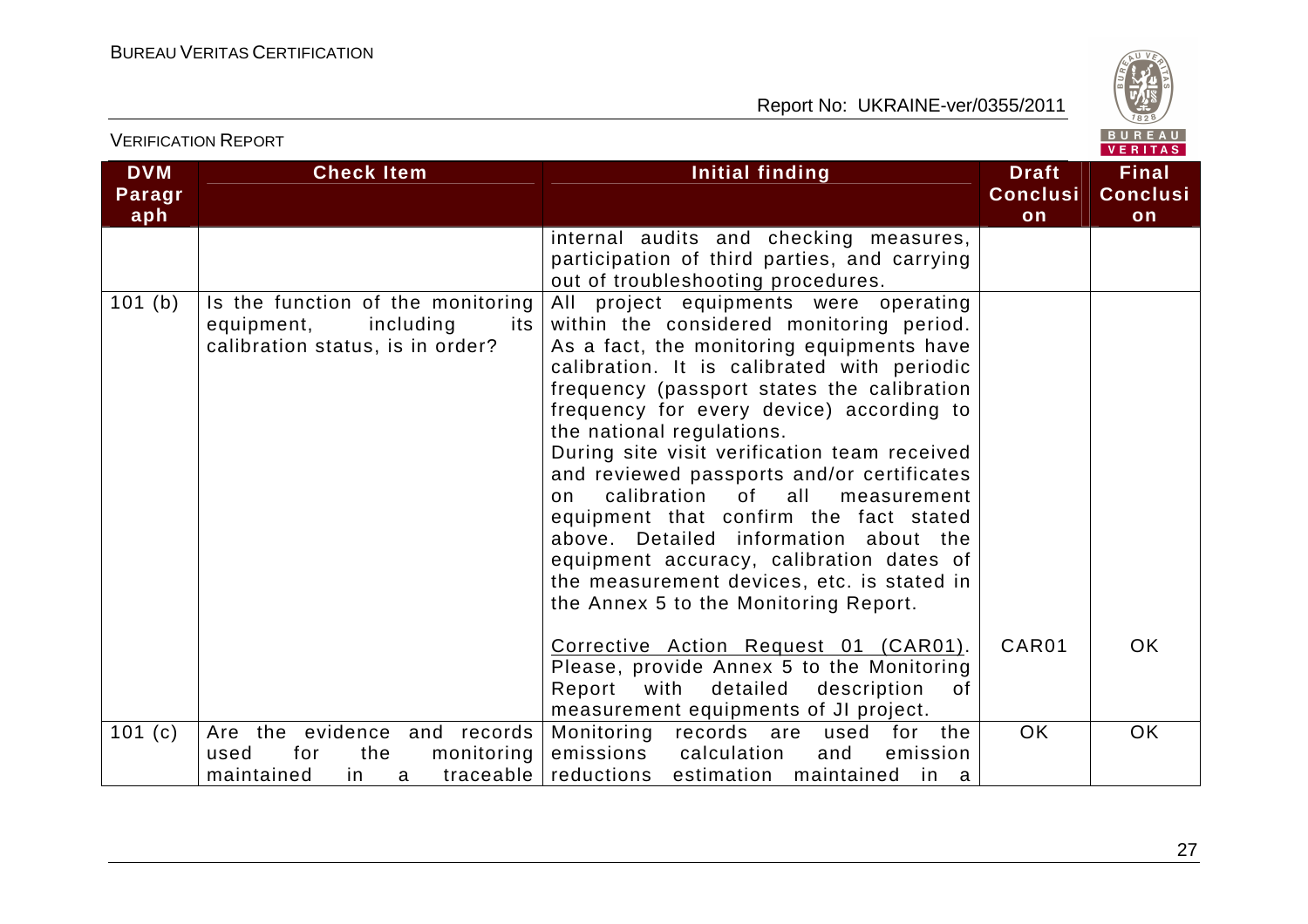

|                             |                                                                                                                                                                |                                                                                                                                                                                                                                                                                                                                                                     |                                       | . <i>.</i>                            |
|-----------------------------|----------------------------------------------------------------------------------------------------------------------------------------------------------------|---------------------------------------------------------------------------------------------------------------------------------------------------------------------------------------------------------------------------------------------------------------------------------------------------------------------------------------------------------------------|---------------------------------------|---------------------------------------|
| <b>DVM</b><br>Paragr<br>aph | <b>Check Item</b>                                                                                                                                              | Initial finding                                                                                                                                                                                                                                                                                                                                                     | <b>Draft</b><br><b>Conclusi</b><br>on | <b>Final</b><br><b>Conclusi</b><br>on |
|                             | manner?                                                                                                                                                        | traceable and transparent manner.                                                                                                                                                                                                                                                                                                                                   |                                       |                                       |
| 101(d)                      | ls.<br>the<br>data<br>collection<br>and<br>for<br>management system<br>the<br>project in accordance with the<br>monitoring plan?                               | The data collection and management<br>system for the project in accordance with<br>the<br>approved<br>monitoring<br>plan.<br>Implementation of monitoring system was<br>checked through site visit, and concluded<br>that monitoring system is completely in<br>accordance with the monitoring plan. This<br>fact is also confirmed by the documented<br>evidences. | OK                                    | OK                                    |
|                             |                                                                                                                                                                | Verification regarding programs of activities (additional elements for assessment)                                                                                                                                                                                                                                                                                  |                                       |                                       |
| 102                         | Is any JPA that has not been<br>added to the JI PoA not verified?                                                                                              | Not applicable                                                                                                                                                                                                                                                                                                                                                      | <b>OK</b>                             | OK                                    |
| 103                         | Is the verification based on the<br>monitoring reports of all JPAs to<br>be verified?                                                                          | Not applicable                                                                                                                                                                                                                                                                                                                                                      | <b>OK</b>                             | OK                                    |
| 103                         | Does the verification ensure the<br>accuracy and conservativeness<br>of the emission reductions or<br>enhancements<br>of<br>removals<br>generated by each JPA? | Not applicable                                                                                                                                                                                                                                                                                                                                                      | <b>OK</b>                             | OK                                    |
| 104                         | Does the monitoring period not<br>overlap with previous monitoring<br>periods?                                                                                 | Not applicable                                                                                                                                                                                                                                                                                                                                                      | <b>OK</b>                             | <b>OK</b>                             |
| 105                         | AIE<br>If.<br>the<br>learns<br>of<br>an<br>erroneously included JPA, has                                                                                       | Not applicable                                                                                                                                                                                                                                                                                                                                                      | OK                                    | OK                                    |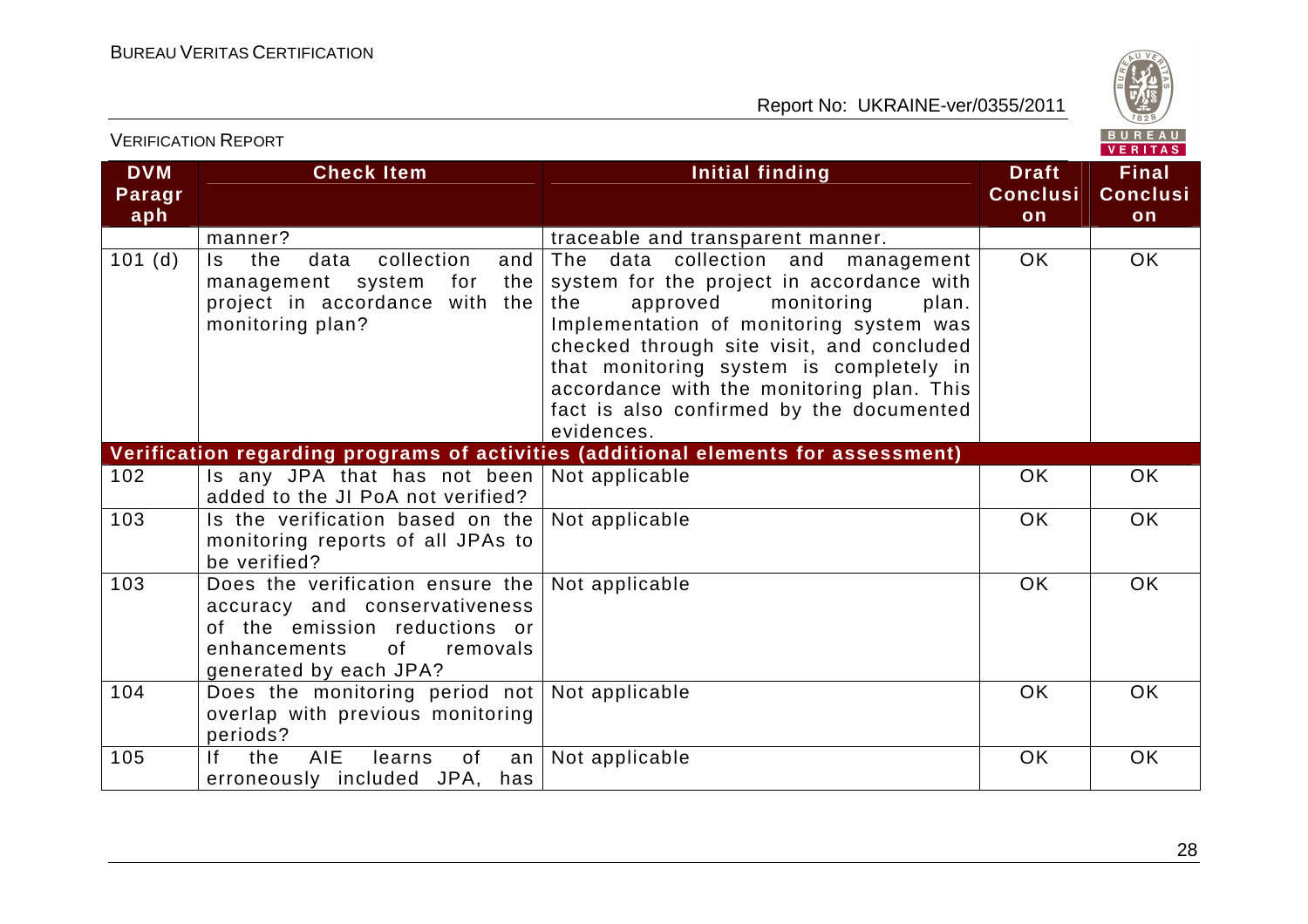

|                             | <b>VERIFICATION REPORT</b>                                                                                                                                                                                                                                                                                                                                                                                                                                                                                                                                                                                                                                                       |                        |                                       | BUREAU<br><b>VERITAS</b>              |
|-----------------------------|----------------------------------------------------------------------------------------------------------------------------------------------------------------------------------------------------------------------------------------------------------------------------------------------------------------------------------------------------------------------------------------------------------------------------------------------------------------------------------------------------------------------------------------------------------------------------------------------------------------------------------------------------------------------------------|------------------------|---------------------------------------|---------------------------------------|
| <b>DVM</b><br>Paragr<br>aph | <b>Check Item</b>                                                                                                                                                                                                                                                                                                                                                                                                                                                                                                                                                                                                                                                                | <b>Initial finding</b> | <b>Draft</b><br><b>Conclusi</b><br>on | <b>Final</b><br><b>Conclusi</b><br>on |
|                             | the AIE informed the JISC of its<br>findings in writing?                                                                                                                                                                                                                                                                                                                                                                                                                                                                                                                                                                                                                         |                        |                                       |                                       |
|                             | Applicable to sample-based approach only                                                                                                                                                                                                                                                                                                                                                                                                                                                                                                                                                                                                                                         |                        |                                       |                                       |
| 106                         | Does the sampling plan prepared Not applicable<br>by the AIE:<br>(a) Describe its sample selection,<br>taking into<br>account that:<br>(i) For each verification that<br>uses a sample-based approach,<br>the sample selection shall be<br>sufficiently representative of the<br>JPAs in the JI PoA such<br>extrapolation<br>all<br>JPAs<br>to<br>identified for that verification is<br>reasonable, taking into account<br>differences<br>among<br>the<br>characteristics of JPAs, such<br>as:<br>- The types of JPAs;<br>The complexity of the<br>applicable technologies and/or<br>measures used;<br>- The geographical location of<br>each JPA;<br>- The amounts of expected |                        | <b>OK</b>                             | OK                                    |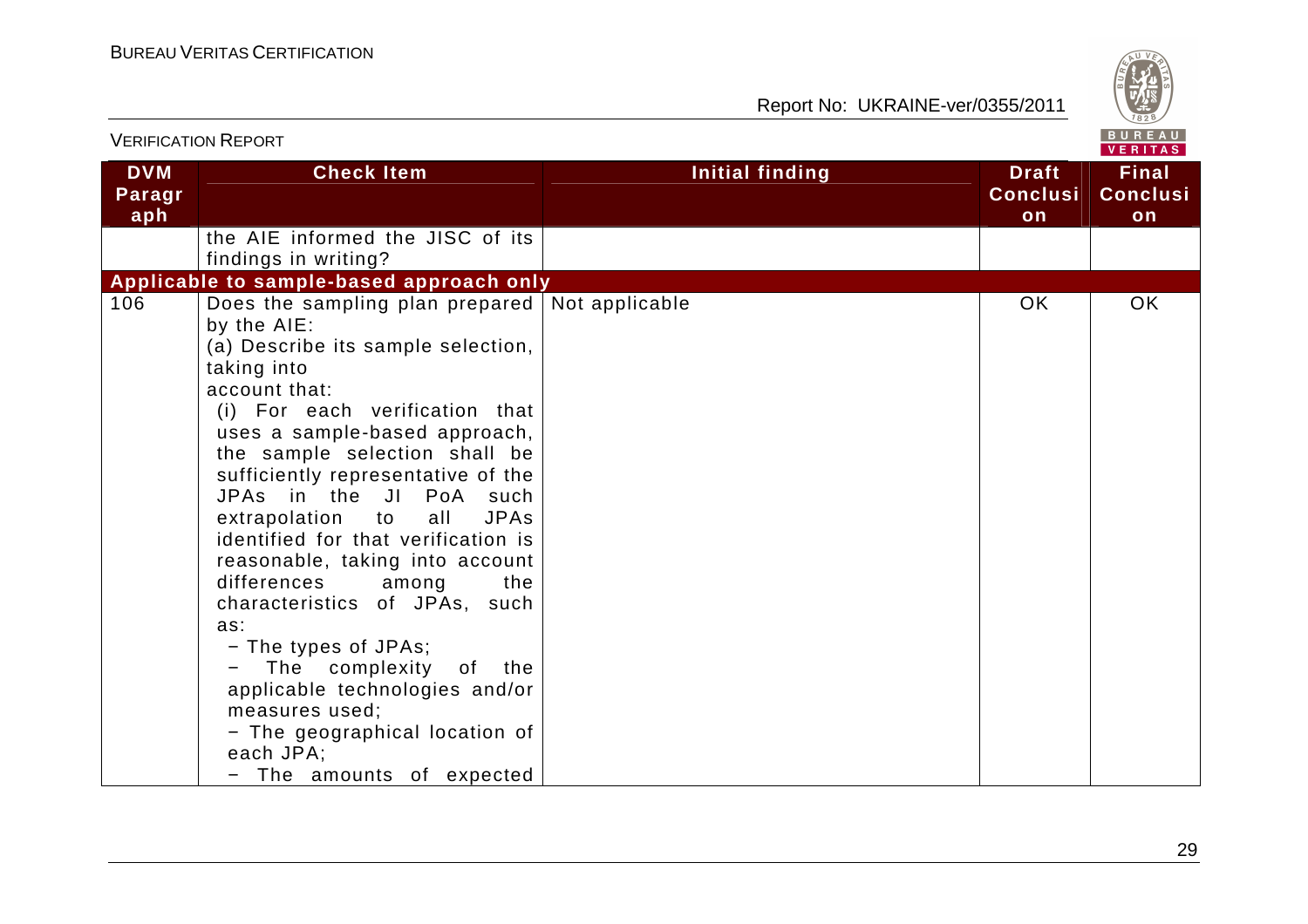

|                             |                                                                                                                                                                                                                                                                                                                                                                                     |                                                                 | VERITAS                               |
|-----------------------------|-------------------------------------------------------------------------------------------------------------------------------------------------------------------------------------------------------------------------------------------------------------------------------------------------------------------------------------------------------------------------------------|-----------------------------------------------------------------|---------------------------------------|
| <b>DVM</b><br>Paragr<br>aph | <b>Check Item</b>                                                                                                                                                                                                                                                                                                                                                                   | <b>Initial finding</b><br><b>Draft</b><br><b>Conclusi</b><br>on | <b>Final</b><br><b>Conclusi</b><br>on |
|                             | emission reductions of the<br>JPAs being verified;<br>- The number of JPAs for<br>which emission reductions are<br>being verified;<br>- The length of monitoring<br>periods of the JPAs being<br>verified; and<br>- The samples selected for<br>prior verifications, if any?                                                                                                        |                                                                 |                                       |
| 107                         | Is the sampling plan ready for<br>publication through<br>the<br>secretariat<br>along with<br>the<br>verification report and supporting<br>documentation?                                                                                                                                                                                                                            | <b>OK</b><br>Not applicable                                     | OK                                    |
| 108                         | the AIE<br>made<br>site  <br>Has<br>inspections of at least the square<br>root of the number of total JPAs,<br>rounded to the upper whole<br>number? If the AIE makes no site<br>inspections<br>or fewer<br>site<br>inspections than the square root<br>of the number of total JPAs,<br>rounded to the upper whole<br>number, then does the AIE<br>provide a reasonable explanation | <b>OK</b><br>Not applicable                                     | OK                                    |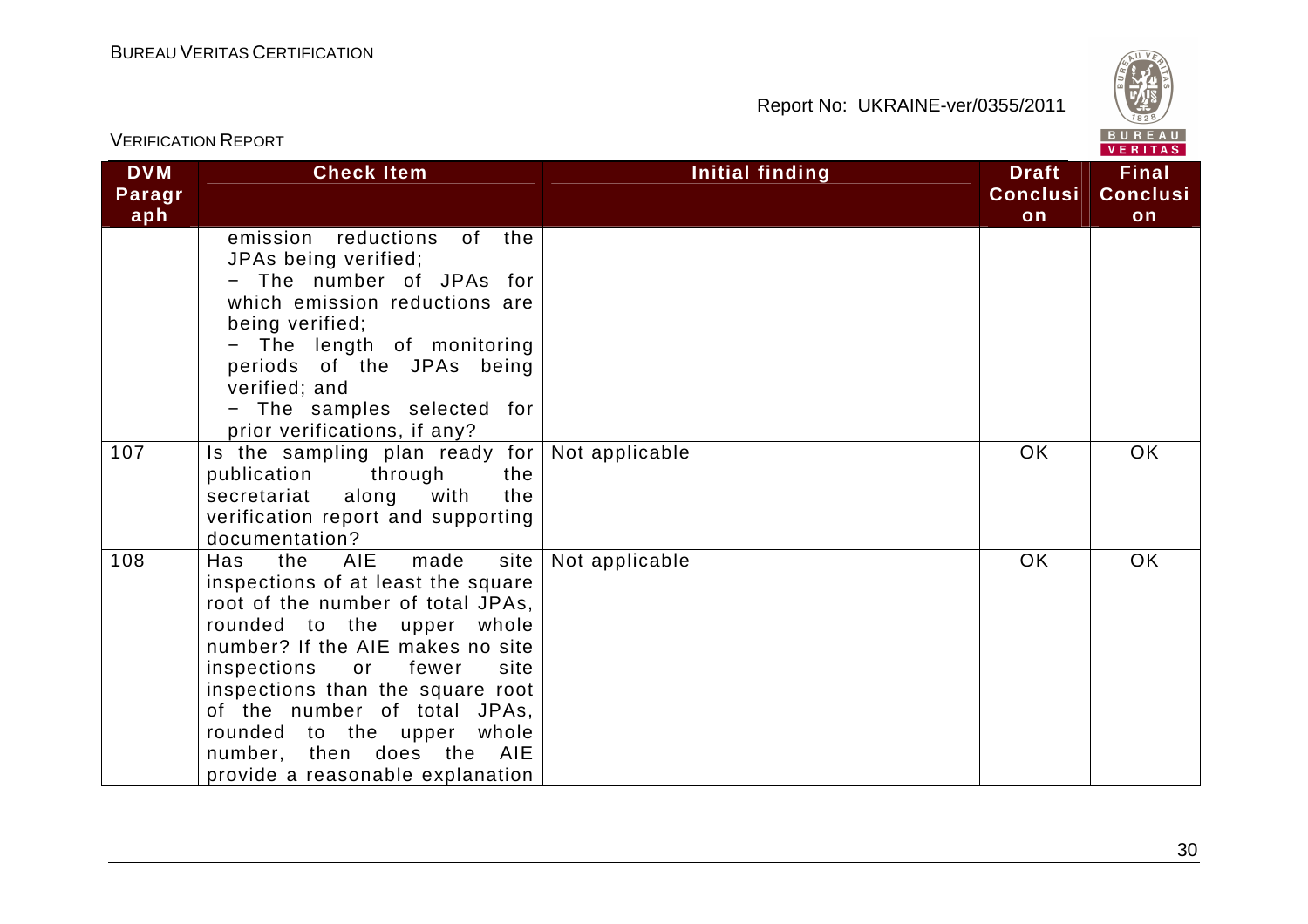

| <b>VERIFICATION REPORT</b>  |                                                                                                                                                                                                                                                  |                 | <b>BUREAU</b><br><b>VERITAS</b>        |                                        |  |
|-----------------------------|--------------------------------------------------------------------------------------------------------------------------------------------------------------------------------------------------------------------------------------------------|-----------------|----------------------------------------|----------------------------------------|--|
| <b>DVM</b><br>Paragr<br>aph | <b>Check Item</b>                                                                                                                                                                                                                                | Initial finding | <b>Draft</b><br><b>Conclusi</b><br>on. | <b>Final</b><br><b>Conclusi</b><br>on. |  |
|                             | and justification?                                                                                                                                                                                                                               |                 |                                        |                                        |  |
| 109                         | Is the sampling plan available for $\vert$ Not applicable<br>submission to the secretariat for<br>the JISC.s ex ante assessment?<br>(Optional)                                                                                                   |                 | OK.                                    | <b>OK</b>                              |  |
| 110                         | If the AIE learns of a fraudulently $\vert$ Not applicable<br>included JPA, a fraudulently<br>monitored JPA or an inflated<br>number of emission reductions<br>claimed in a JI PoA, has the AIE<br>informed the JISC of the fraud in<br>writing? |                 | OK.                                    | <b>OK</b>                              |  |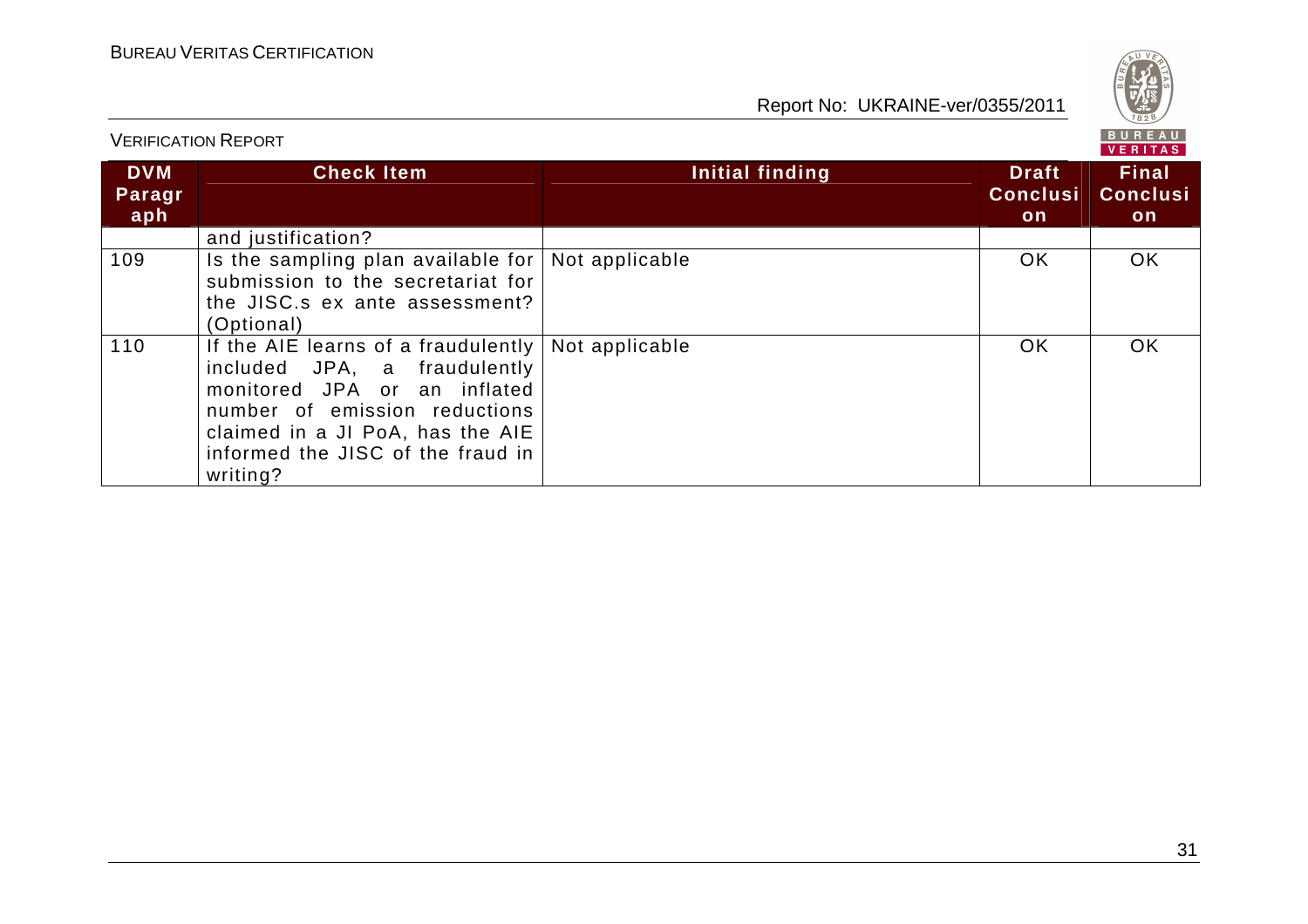

#### VERIFICATION REPORT

# **Table 2 Resolution of Corrective Action and Clarification Requests**

| Draft report clarifications and<br>corrective action requests by<br>validation team                                                                                                                                                                                                                                                          | Ref. to<br>checkli<br>st<br>questi<br>on in | <b>Summary of project</b><br>participant response                                                                                                                         | <b>Verification team</b><br>conclusion                                     |
|----------------------------------------------------------------------------------------------------------------------------------------------------------------------------------------------------------------------------------------------------------------------------------------------------------------------------------------------|---------------------------------------------|---------------------------------------------------------------------------------------------------------------------------------------------------------------------------|----------------------------------------------------------------------------|
|                                                                                                                                                                                                                                                                                                                                              | table 1                                     |                                                                                                                                                                           |                                                                            |
| Corrective<br>Action<br>Request<br>01<br>(CAR01). Please, provide Annex 5 to<br>the Monitoring Report with detailed<br>of<br>description<br>measurement<br>equipments of JI project.                                                                                                                                                         | Table<br>1, 101<br>(b)                      | Detailed<br>information<br>of<br>the<br>devices<br>measurement<br>was<br>described in the Annex 5 of the<br>MR.<br>provided<br>and<br>the<br>to<br>verification team.     | Issue is closed based on<br>provided documents.                            |
| Corrective<br>Action<br>Request<br>02<br>(CAR02). Please, provide Letters of<br>Approvals from Parties involved in the<br>project.                                                                                                                                                                                                           | Table<br>1, 90                              | The LoAs from host Party and According to the provided<br>involved in the JI<br>Party B<br>project were provided to the<br>verifiers.                                     | LoAs, issue is closed.                                                     |
| Action<br>03<br>Corrective<br>Request<br>(CAR03). The situation described<br>in<br>section A.8<br>MR.<br>of<br>the<br>is<br>not<br>considered<br>to be revision<br>the<br>to<br>registered monitoring plan because<br>this was envisaged in the MP of the<br>PDD. Please, provide the clarification<br>of the situation in relevant section. | Table<br>1,95<br>(b)                        | Description of the situation in<br>from  <br>question<br>is<br>removed<br>section A.8 of the MR and is<br>provided in the relevant Section<br>B.2.1 of the MR version 02. | Issue is closed due<br>to<br>amendments<br>that<br>were<br>made in the MR. |